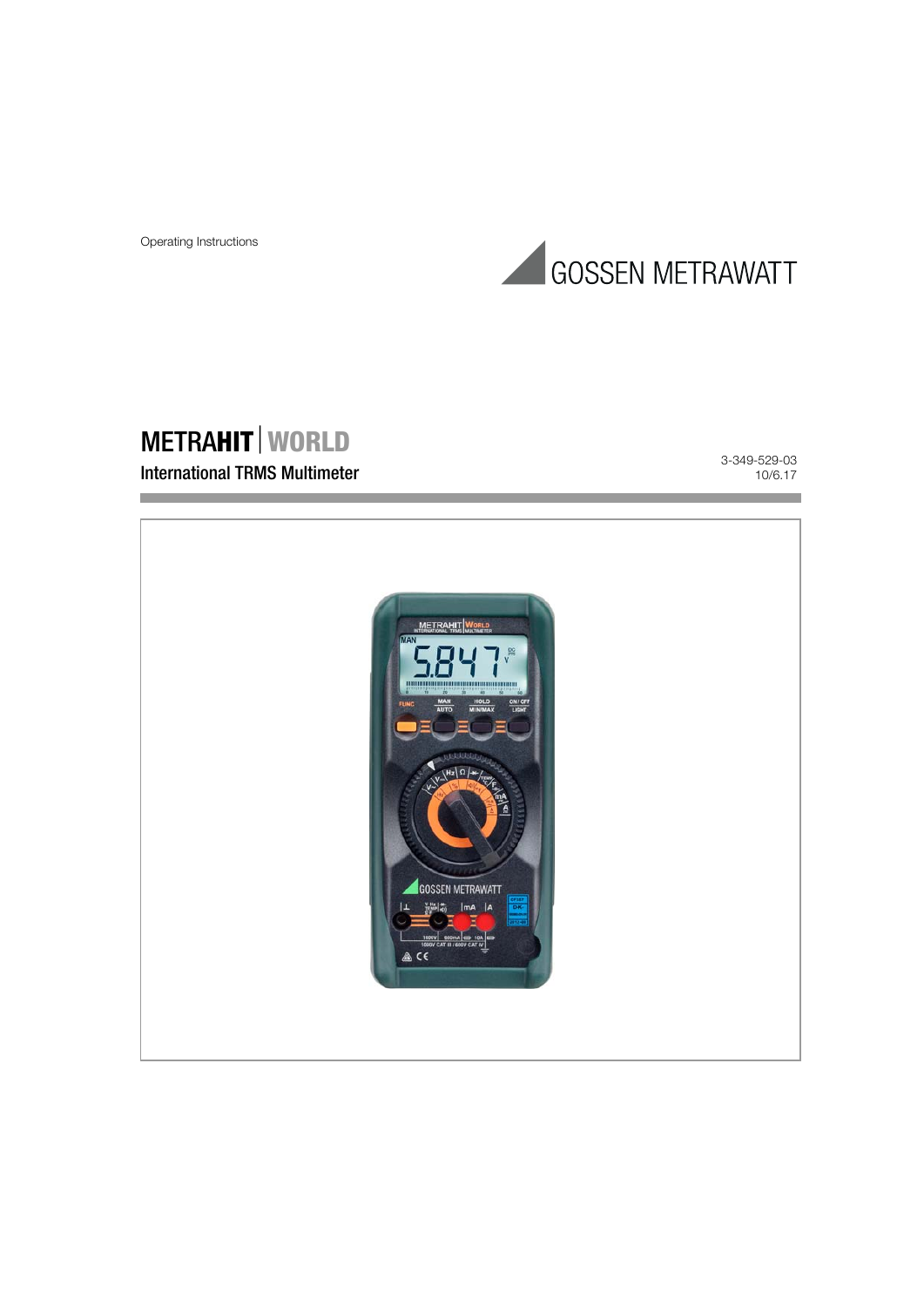

1 Display (LCD)

| $2^{\circ}$ | ON / OFF   Light  | Key for ON / OFF and display illumination<br>ON / OFF                       |
|-------------|-------------------|-----------------------------------------------------------------------------|
| 3           | HOLD              | Key for the following functions: save<br>measured value, delete and MAX-MIN |
| 4           | <b>MAN / AUTO</b> | Key for manual measuring range selection                                    |
|             |                   |                                                                             |

- 5 **FUNC** Key for selecting ranges or functions
- 6 rotary selector switch for measuring functions
- 7 Connector jacks



# Symbols used in the Digital Display

- 1 MAN: manual measuring range selection is active
- 2 MAX/MIN value storage
- 3 HOLD: display memory, "freeze" measured value
- 4 Digital display with decimal point and polarity display
- 5 Diode measurement selected
- 6 Display Duty Cycle Measurement
- $7 \Box$ ) appears when acoustic signal is active
- 8 Selected type of current
- 9 interface active
- 10 Unit of measure
- 11 Unit of measure  $\degree$ C /  $\degree$ F for temperature measurement
- 12 Rotation Per Minute measurement selected
- 13 Triangle appears: indicates overranging
- 14 Pointer for analog display
- 15  $\triangle$  REL: relative measurement with reference to offset
- 16 Scale for analog display
- 17 Indicates that the negative analog display range has been exceeded
- 18 Warning regarding dangerous voltage: > 40 V AC / 60 DC
- 19 Display in case of defective fuse
- 20 Low battery display
- 21 Symbol for continuous duty

# Standard Equipment

- 1 TRMS-digital multimeter<br>1 Protective rubber holster
- 1 Protective rubber holster<br>2 1.5 V AA size batteries
- 2 1.5 V AA size batteries
- 1 Set of measurement cables KS17-2
- 1 DAkkS calibration certificate
- 1 Short-form operating instructions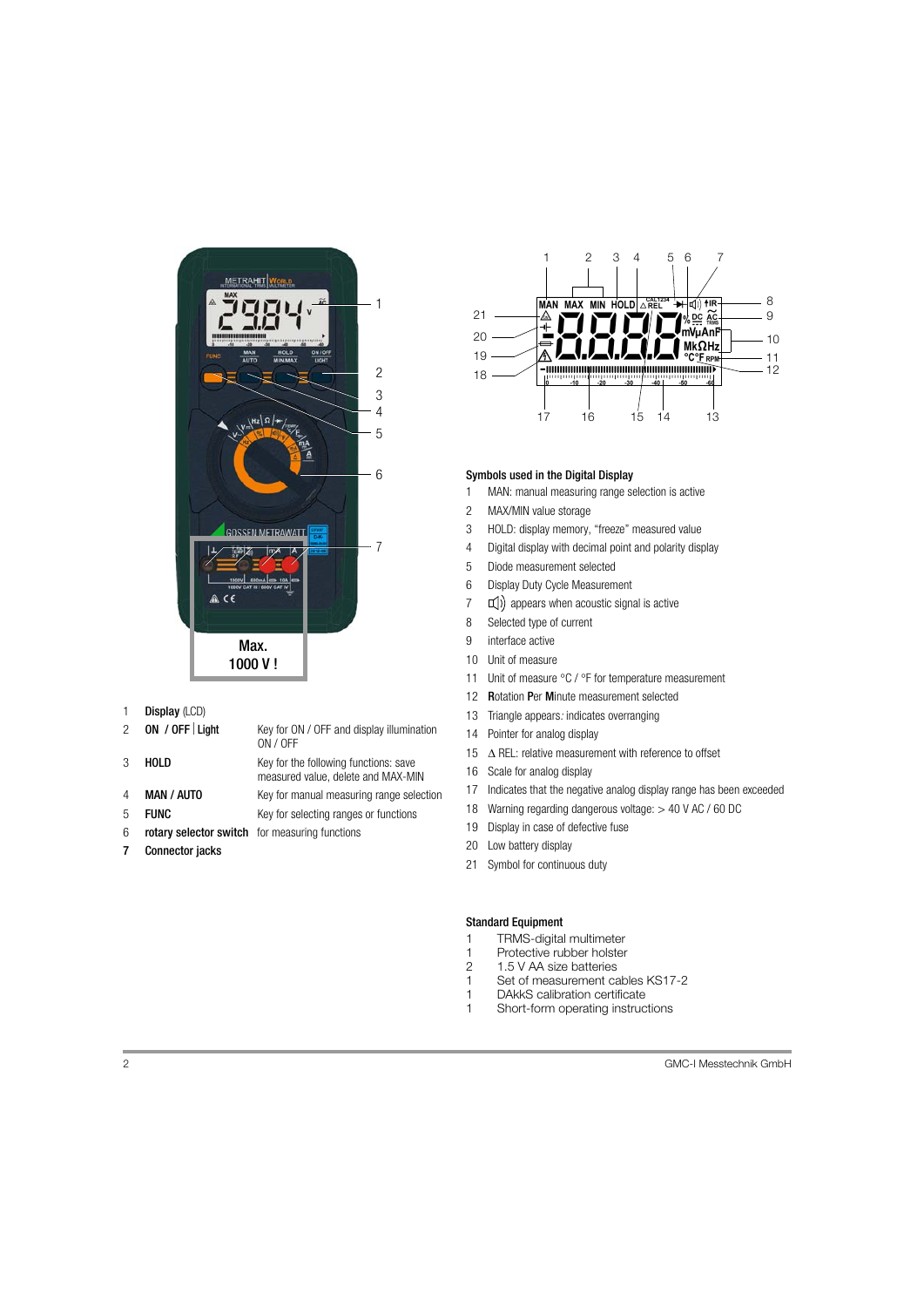| 1                             | Safety Features and Precautions 3                    |
|-------------------------------|------------------------------------------------------|
| 2                             |                                                      |
| 3<br>3.1<br>3.2<br>3.3<br>3.4 | <b>Selecting Measuring Functions and Measuring</b>   |
| 4<br>4.1<br>4.2<br>4.3        |                                                      |
| 5                             |                                                      |
| 6                             | Saving Minimum or Maximum Values                     |
| 7<br>7.1                      |                                                      |
| 8<br>8.1<br>8.1.1             | Measuring Alternating Current with (Clip-On) Current |
| g                             |                                                      |
| 10                            |                                                      |
| 11                            |                                                      |
| 12<br>12.1<br>12.2            | <b>Frequency Measurement -</b>                       |
| 13                            |                                                      |
| 14                            |                                                      |
| 15<br>15.1<br>15.2<br>15.3    |                                                      |
| 16                            |                                                      |

| 17.2 Technical Data for Measurement Cables                                                                  |  |
|-------------------------------------------------------------------------------------------------------------|--|
| <b>Repair and Replacement Parts Service,</b><br><b>Calibration Center and Rental Instrument Service  19</b> |  |
|                                                                                                             |  |
|                                                                                                             |  |
|                                                                                                             |  |

# <span id="page-2-0"></span>1 Safety Features and Precautions

You have selected an instrument which provides you with a high level of safety.

This instrument fulfills the requirements of the applicable EU guidelines and national regulations. We confirm this with the CE marking. The relevant declaration of conformity can be obtained from GMC-I Messtechnik GmbH.

The analog-digital multimeter is manufactured and tested in accordance with safety regulations IEC 61010–1:2010/ DIN EN 61010–1:2011/VDE 0411–1:2011. When used for its intended purpose, safety of the operator, as well as that of the instrument, is assured. Their safety is however not guaranteed, if the instrument is used improperly or handled carelessly.

In order to maintain flawless technical safety conditions, and to assure safe use, it is imperative that you read the operating instructions thoroughly and carefully before placing your instrument into service, and that you follow all instructions contained therein. In the interest of your own safety and in order to protect the instrument, the multimeter is equipped with an automatic socket blocking mechanism. This mechanism is linked to the function selector switch and only allows access to those jacks which are actually required for the selected function. It also prevents the user from turning the selector switch to impermissible functions after the measurement cables have already been plugged in.

#### Observe the following safety precautions:

- The instrument may only be operated by persons who are capable of recognizing contact hazards and taking the appropriate safety precautions. Contact hazards exist anywhere, where voltages of greater than 33  $V<sub>RMS</sub>$  may occur.
- Avoid working alone when taking measurements which involve contact hazards. Be certain that a second person is present.
- Maximum allowable voltage between any of the connector jacks and earth is 1000 V, category III or 600 V CAT IV. Nominal voltage at the system may not exceed 600 V. For the application of measuring cables see [chap. 17.2.](#page-17-3)

GMC-I Messtechnik GmbH 3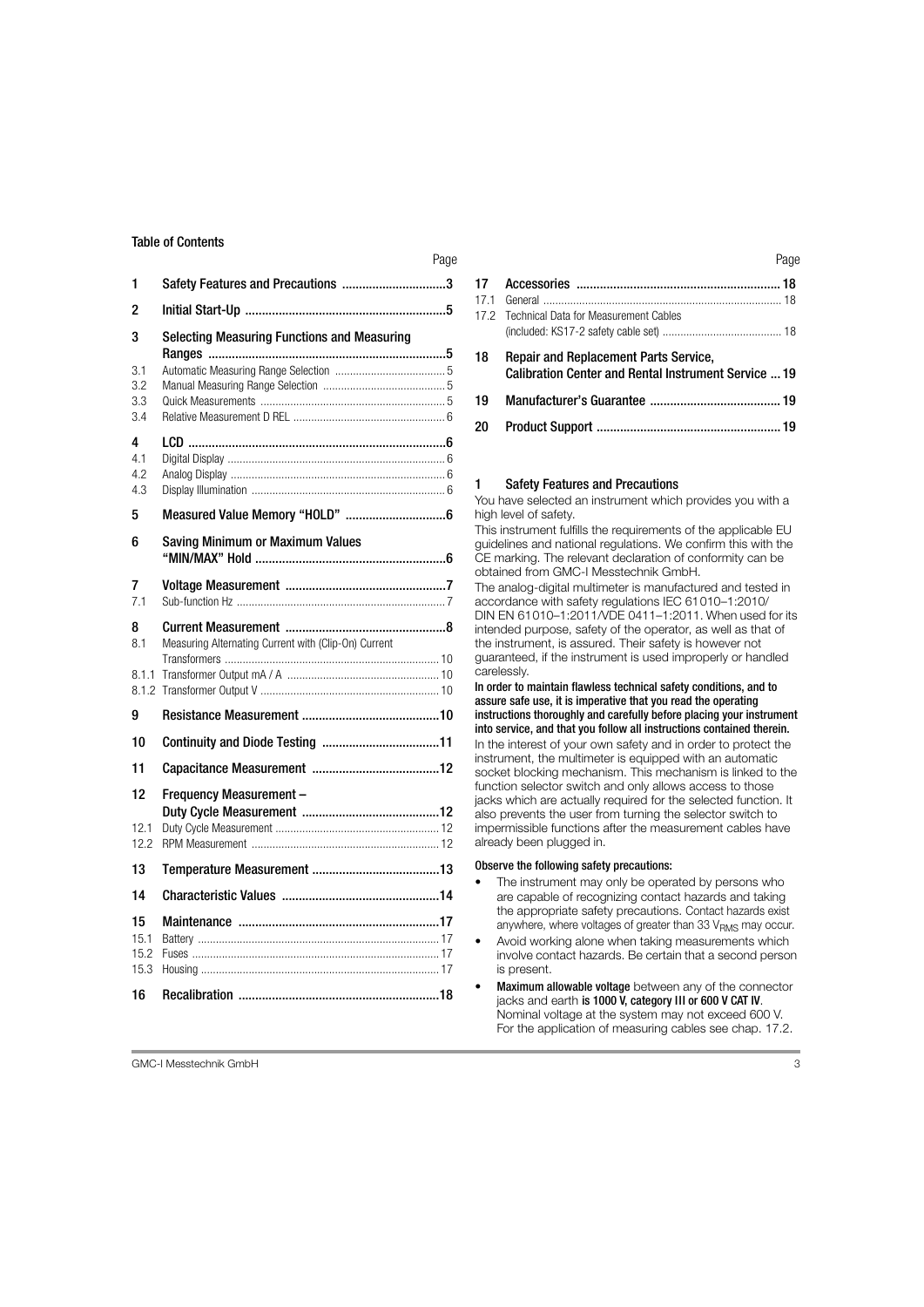Voltage measurement may only be performed with the selector switch set to the  $V=$  or the  $V\sim$  position.

- Be prepared for the occurrence of unexpected voltages at devices under test (e.g. defective devices). For example, capacitors may be dangerously charged.
- Make certain that the measurement cables are in flawless condition, e.g. no damage to insulation, no interruptions in cables or plugs etc.
- No measurements may be made with this instrument in electrical circuits with corona discharge (high-voltage).
- Special care is required when measurements are made in HF electrical circuits. Dangerous pulsating voltages may be present.
- Measurements under moist ambient conditions are not permitted.
- Be absolutely certain that the **measuring ranges are not** overloaded beyond their allowable capacities. Limit values can be found in the "Measuring Ranges" table in [chapter](#page-13-0)  [14 "Characteristic Values".](#page-13-0)
- All current measuring ranges are protected with fuses. Maximum allowable voltage for the measuring current circuit is 1000 V in all "mA" and "A" ranges.

# Warning!

The standard instrument may not be operated in explosive atmosphere, or connected to intrinsically safe electrical circuits.

There is a special type World IS which is certified for this application.

# Measuring Categories and their Meaning per IEC 61010-1

| CAT                                                                                                                                              | <b>Definition</b>                                                                                                               |  |  |  |
|--------------------------------------------------------------------------------------------------------------------------------------------------|---------------------------------------------------------------------------------------------------------------------------------|--|--|--|
|                                                                                                                                                  | Measurements in electrical circuits not directly<br>connected to the mains system:                                              |  |  |  |
|                                                                                                                                                  | e. g. power systems in motor vehicles or<br>aeroplanes, batteries                                                               |  |  |  |
| Measurements in electrical circuits directly<br>н<br>connected to the low-voltage system:<br>via plug, e.g. in households, offices, laboratories |                                                                                                                                 |  |  |  |
| Ш                                                                                                                                                | Measurements in facility installations:<br>stationary consumers, distributor connections,<br>devices attached to a distributor  |  |  |  |
| IV                                                                                                                                               | Measurements at the source of low-voltage<br>installations:<br>Meters, main terminal, primary overcurrent<br>protection devices |  |  |  |

The measurement category and the relevant maximum rated voltage (e. g. 1000 V CAT III) which are shown on the instrument casing apply to your measuring instrument.

# Meanings of symbols on the instrument:



Warning concerning a source of danger (attention: observe documentation)

# Earth terminal



Continuous, doubled or reinforced insulation



This device may not be disposed of with the trash. Further information regarding the WEEE mark can be accessed on the Internet at www.gossenmetrawatt.com by entering the search term 'WEEE'.



XY<sup>3</sup>

 $D-$ 15080-01-01 Indicates EC conformity

CAT III/IV Maximum allowable voltage between the connector jacks and earth is 1000 V, category III or 600 V category IV.

# DAkkS Calibration Upon Request:

|  | 123 - Consecutive number<br>K- - Deutsche Akkreditierungsstelle GmbH – calibration laboratory |
|--|-----------------------------------------------------------------------------------------------|

Registration number

Date of calibration (year - month) 2012-07

# Repair, Parts Replacement and Balancing

When the instrument is opened, voltage conducting parts may be exposed. The instrument must be disconnected from the measuring circuit before the performance of repairs, the replacement of parts or balancing. If balancing, maintenance or repair of a live open instrument is required, this may only be carried out by trained personnel who are familiar with the dangers involved.

# Defects and Extraordinary Strains

If it may be assumed that the instrument can no longer be operated safely, it must be removed from service and secured against unintentional use.

Safe operation can no longer be relied upon:

- If the device demonstrates visible damage
- If the instrument no longer functions
- After lengthy periods of storage under unfavorable conditions (e.g. humidity, dust, temperature), see ambient conditions on [page 16](#page-15-0)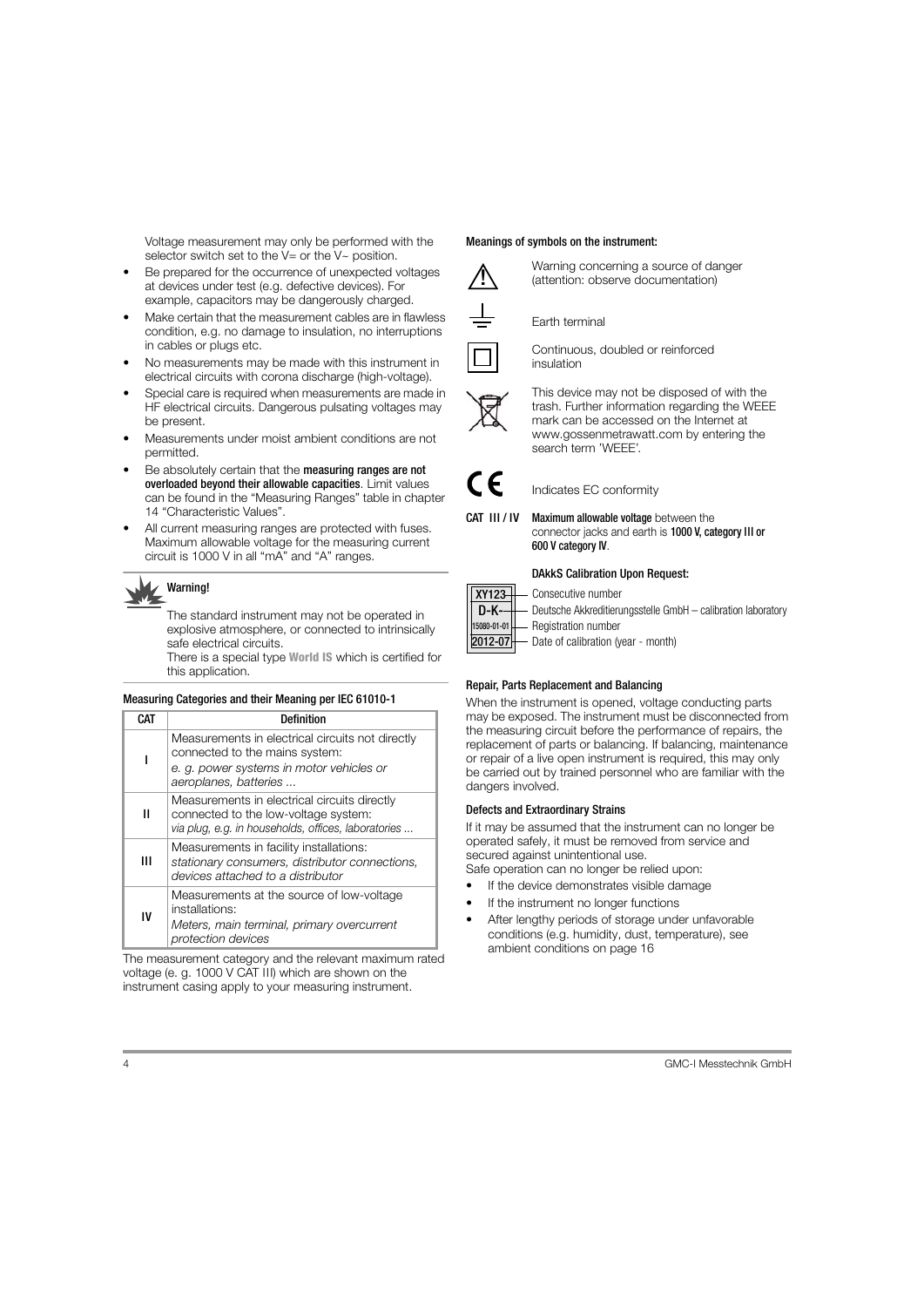# <span id="page-4-0"></span>2 Initial Start-Up

#### **Battery**

Your instrument is supplied with two 1,5 V AA size batteries in accordance with IEC LR 6, and is ready for operation. Be sure to refer to [chapter 15.1 "Battery",](#page-16-1) before initial start-up, or after your device has been in storage for a lengthy period of time.

#### Switching the Instrument On

 $\triangleright$  Press the **ON / OFF** key.

Power-up is acknowledged with an acoustic signal. All of the segments at the liquid crystal display (LCD) are illuminated shortly. The LCD is shown in the diagram on page 2.

#### $\mathbb{R}$ Note!

Electrical discharge and high frequency interference may cause incorrect displays to appear, and may disable the measuring sequence. In such cases, switch the instrument off and back on again in order to reset. If the problem persists, briefly dislodge the battery from the connector contacts.

Disconnect the instrument from the measuring circuit before opening and refer to [chapter 15 "Maintenance"!](#page-16-0)

#### Automatic Shutdown

The instrument switches itself off automatically if neither one of the keys nor the rotary selector switch are activated for a period of approximately 15 minutes.

#### Disabling Automatic Shutdown

The instrument can be set to continuous duty. Press the FUNC key and the ON / OFF key simultaneously when switching the instrument on to this end. Continuous duty is indicated at the LCD by means of the  $\triangle$  symbol.

# Switching the Instrument Off

Press the **ON / OFF** key.

# <span id="page-4-1"></span>3 Selecting Measuring Functions and Measuring Ranges

The function selector switch is linked to the automatic socket blocking mechanism, which only allows access to two connector jacks for each function. Be certain to remove the appropriate plug from its respective jack before switching to and from the "mA" or the "A" function. The socket blocking mechanism prevents the user from inadvertently turning the selector switch to impermissible functions after the measurement cables have been plugged in to the instrument.

# <span id="page-4-2"></span>3.1 Automatic Measuring Range Selection

The multimeter is equipped with automatic measuring range selection for all ranges except the 600 mV  $\sim$  range. Autoranging is active as soon as the instrument is switched on. The instrument automatically selects the measuring range which allows for highest possible resolution of the applied quantity.

#### The instrument is automatically switched to:

| - The next highest range | at typically | $\pm$ (6039 digits + 1 digit) |
|--------------------------|--------------|-------------------------------|
| - The next lowest range  | at typically | $\pm$ (560 digits $-1$ digit) |

#### <span id="page-4-3"></span>3.2 Manual Measuring Range Selection

Auto-ranging can be deactivated and measuring ranges can be selected manually in accordance with the following table.

Manual operation is deactivated by pressing and holding the MAN / AUTO key (approx. 1 s), by activating the

rotary selector switch, or by switching the instrument off and then back on again.

If the instrument is switched back to auto-ranging in the 600 mV  $\sim$  range, the respective range or 6 V  $\sim$  is selected automatically.

| 11<br>AUTO/ |                                                                                                                                                                                                                                                                                                                                                                                                                                                                                                                                                                                                                                                                                                       |              | Acknowledge-<br>ment    |  |  |
|-------------|-------------------------------------------------------------------------------------------------------------------------------------------------------------------------------------------------------------------------------------------------------------------------------------------------------------------------------------------------------------------------------------------------------------------------------------------------------------------------------------------------------------------------------------------------------------------------------------------------------------------------------------------------------------------------------------------------------|--------------|-------------------------|--|--|
| MAN<br>(4)  | <b>Function</b>                                                                                                                                                                                                                                                                                                                                                                                                                                                                                                                                                                                                                                                                                       | Dis-<br>play | Acou-<br>stic<br>Signal |  |  |
| brief       | Manual mode active:<br>utilized measuring range is fixed                                                                                                                                                                                                                                                                                                                                                                                                                                                                                                                                                                                                                                              | MAN<br>(10)  | 1 x                     |  |  |
| brief       | Range switching sequence for:<br>$V -$ : 600 mV $\rightarrow$ 6 V $\rightarrow$ 60 V $\rightarrow$ 600 V $\rightarrow$ 1000 V $\rightarrow$<br>$600 \text{ mV}$<br>$V \sim$ : $6V \rightarrow 60V \rightarrow 600V \rightarrow 600$ mV $\rightarrow 6V \rightarrow$<br>1000 V<br>$mA - 60 \text{ mA} \rightarrow 600 \text{ mA} \rightarrow $<br>$mA \sim$ : 60 mA $\rightarrow$ 600 mA $\rightarrow$<br>$A -: 6A \rightarrow 10A \rightarrow 6A$<br>$A \sim$ : $6A \rightarrow 10A \rightarrow 6A$<br>$\Omega$ : 60 M $\Omega \rightarrow 600 \Omega \rightarrow 6 k\Omega \rightarrow 60 k\Omega \rightarrow$<br>$600 \text{ k}\Omega \rightarrow 6 \text{ M}\Omega \rightarrow 60 \text{ M}\Omega$ | MAN<br>(10)  | 1x                      |  |  |
| long        | Return to automatic range selection                                                                                                                                                                                                                                                                                                                                                                                                                                                                                                                                                                                                                                                                   |              | 2x                      |  |  |

# <span id="page-4-4"></span>3.3 Quick Measurements

Measurements performed using a suitable fixed measuring range are executed more quickly than those which utilize automatic range selection. Quick measurement is made possible with the following two functions:

Manual measuring range selection, i.e. selection of the measuring range with best resolution (see [chapter 3.2\)](#page-4-3)

or

• With the **HOLD function** (see [chapter 5\)](#page-5-5). In this way, the correct measuring range is selected automatically after the first measurement and all further measurements are executed more quickly.

The selected measuring range remains active for the subsequent series of measurements with these two functions.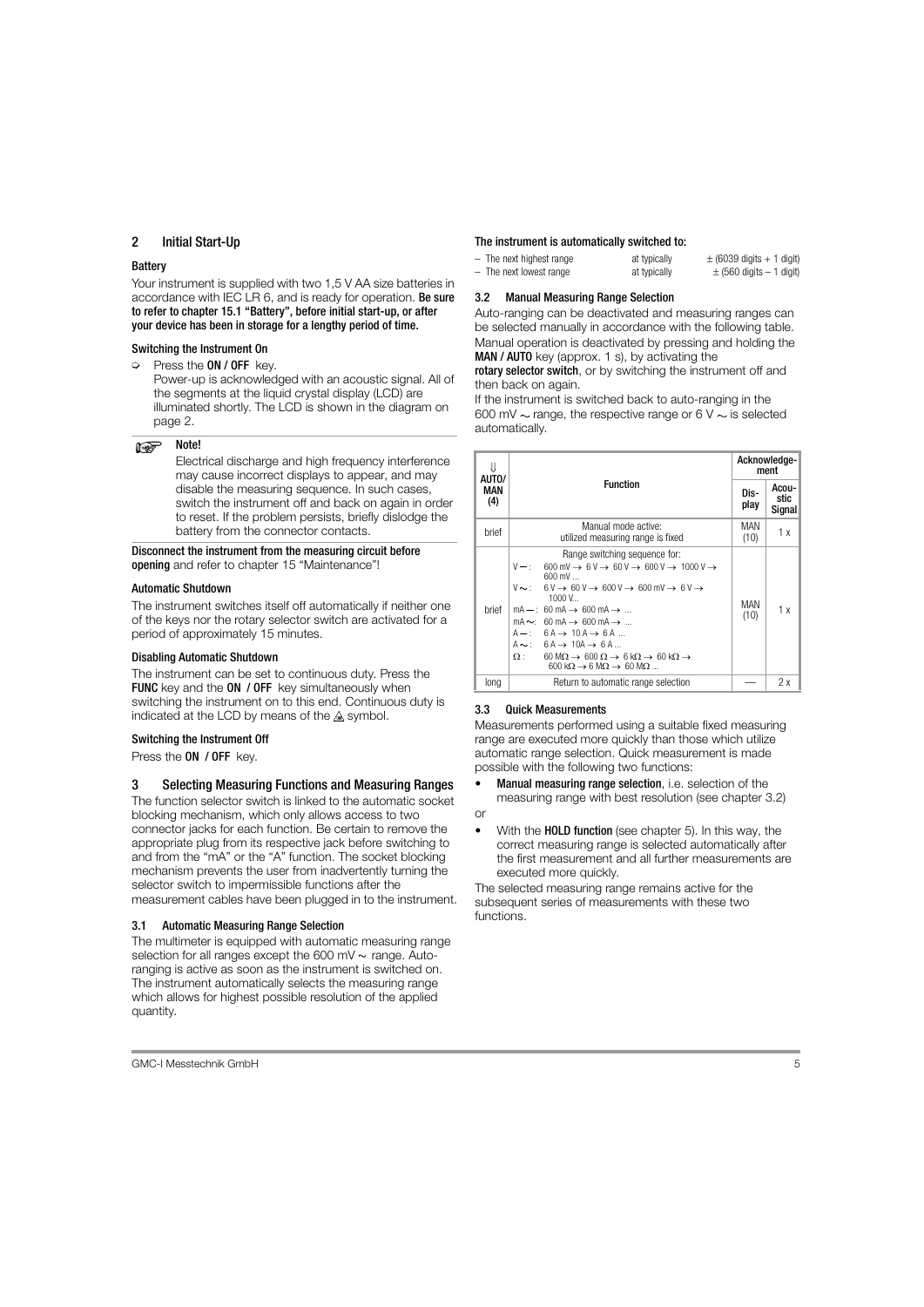# <span id="page-5-0"></span>3.4 Relative Measurement  $\wedge$  REL

A reference value for relative measurements can be stored to memory with the keys MAN / AUTO and HOLD.

The applicable reference or correction value is substracted individually for the respective measuring function as an offset from all subsequent measurements, and remains in memory until deleted, or until the multimeter is switched off. Reference value setting is only possible for the respective manually selected measuring range.

# Setting the Reference Value

- $\heartsuit$  Plug the measuring cable into the instrument and measure a reference value.
- $\heartsuit$  Press the **MAN / AUTO** key and the **HOLD** key simultaneously.

The instrument acknowledges storage of the reference value with an acoustic signal, and the  $\triangle$  REL symbol appears at the LCD. The value measured at the moment the keys are pressed serves as a reference value.

 $\Rightarrow$  The reference value can be cleared by once again pressing the MAN / AUTO and HOLD keys.

#### Note!  $\mathbb{R}$

Relative measurement effects the digital display only. Relative measurement is not active during overflow. In the case of relative measurement, quantities may also appear as negative values.

# <span id="page-5-1"></span>4 LCD

# <span id="page-5-2"></span>4.1 Digital Display

The measured value with decimal and plus or minus sign appears at the digital display. The selected unit of measure and the current type are displayed as well. A minus sign appears to the left of the value during the measurement of zero-frequency quantities, if the plus pole of the measured quantity is applied to the " $\perp$ " input. "OL" is displayed if the upper range limit of 6039 is exceeded (or 1999 in the  $\rightarrow$ range).

The digital display is refreshed twice per second during V, A and O measurements.

# <span id="page-5-3"></span>4.2 Analog Display

The analog display with simulated pointer and the same dynamic performance as a moving-coil mechanism is refreshed 20 times per second during V, A and  $\Omega$ measurements. This display is especially advantageous for observing measured value fluctuation, and for balancing procedures.

The analog display has its own polarity indicator. If the measured value exceeds the display range, polarity at the analog display is switched after approximately 0.7 seconds. Overranging is indicated by the triangle at the right (> 6039 digits).

# <span id="page-5-4"></span>4.3 Display Illumination

After the instrument has been switched on, background illumination can be activated by briefly pressing the ON / OFF LIGHT key. Illumination is switched back off by once again pressing the same key, or automatically after approximately 1 minute.

# <span id="page-5-5"></span>5 Measured Value Memory "HOLD"

By pressing the **HOLD** key, the currently displayed measurement value can be "frozen" in the display, and "Hold" is simultaneously indicated. Automatic shutdown is deactivated during this process.

The Hold display is deactivated if:

- the HOLD key is pressed and held
- the rotary selector switch is activated
- the **FUNC** multifunction key is pressed for a change of function, e.g.  $AC \rightarrow Hz$ .

# <span id="page-5-6"></span>6 Saving Minimum or Maximum Values "MIN/MAX" Hold

Minimum and maximum measured values applied to the measuring instrument's input after the MAX/MIN function has been activated, can be "frozen" at the display with the MAX/ MIN function. The most important use of this function is the determination of minimum or maximum values during longterm measured quantity observation.

- $\Leftrightarrow$  Select the measurement function with the rotary selector switch and, if appropriate, with the FUNC multifunction key.
- $\heartsuit$  Connect the device under test as described in the following measurement instructions.
- Press the **HOLD** key twice. MAX is displayed. The measuring instrument continually updates and digitally displays the largest occurring measured value.
- ➭ Press the HOLD key.

MIN is displayed. The measuring instrument continually updates and digitally displays the lowest occurring measured value. Pressing HOLD once more switches this function back to MAX.

 $\heartsuit$  Press and hold the HOLD key for approx. 2 seconds, to quit the HOLD function.



\* range selection is not provided for with MAN + MIN / MAX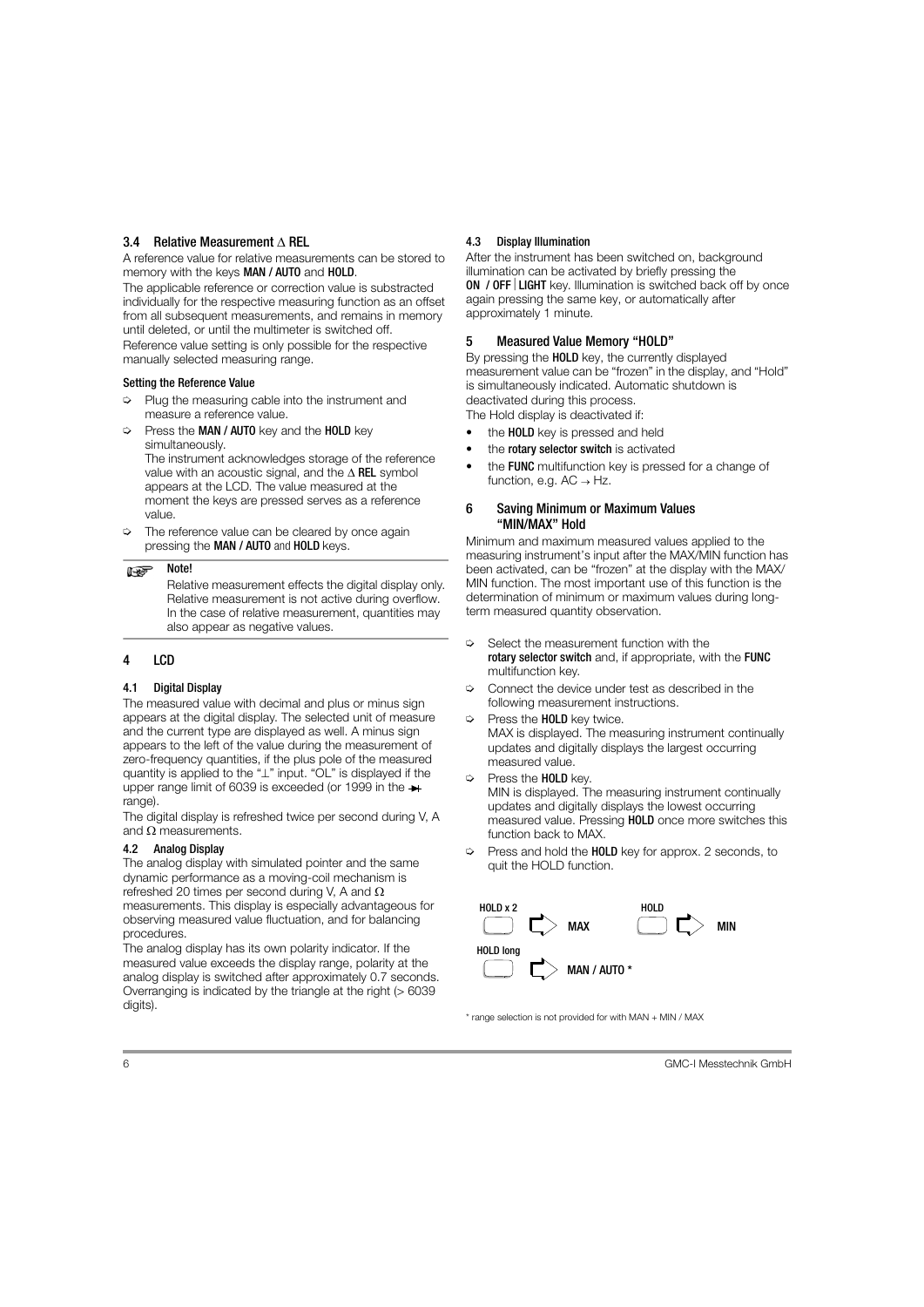# <span id="page-6-0"></span>7 Voltage Measurement

- Depending upon the voltage to be measured, set the rotary selector switch to  $\vee \sim$  or  $\vee \equiv$ .
- $\heartsuit$  Connect the measurement cables as shown. The " $\perp$ " connector jack should be grounded.

#### $\mathbb{R}$ Note!

The 600 mV  $\sim$  measuring range can only be selected manually with the MAN / AUTO key. If the measured value exceeds 60 V DC or 40 V AC the symbol  $\bigwedge$  appears at the display. An intermittent acoustic signal warns the operator if the measured value exceeds the upper range limit value of 1000 V in the 1000 V range.

# Attention!

Make sure than none of the current measuring ranges (neither "mA" nor "A") are activated when connecting the multimeter for the performance of voltage measurements! If fuse trip limits are exceeded as a result of operator error, both the operator and the instrument are in danger!





# Zero Balancing  $\triangle$  REL in the V AC und V DC Measuring Range

You can select the reference point in the V AC and V DC measuring range:

- $\heartsuit$  Plug the measuring cables into the instrument and connect the free ends to each other.
- $\Rightarrow$  After selecting the measuring range, briefly press the two HOLD and MAN / AUTO keys.

The instrument acknowledges zero balancing with an acoustic signal and "0" ( $+$  1 digit) and  $\triangle$  REL appears at the LCD, depending on the measuring range. The voltage displayed at the moment the key is pressed is automatically substracted from all subsequent measured values. Zero balancing can be deleted:

by briefly pressing the MAN / AUTO key, which is acknowledged with an acoustic signal,

by switching the instrument off.

# <span id="page-6-1"></span>7.1 Sub-function Hz

- $\heartsuit$  Turn the rotary selector switch to V  $\sim$
- $\Diamond$  Briefly press the **FUNC** multifunction key to display the frequency (max. 2 kHz) of the AC voltage.
- $\triangleright$  Press the FUNC key once again to quit the Hz function.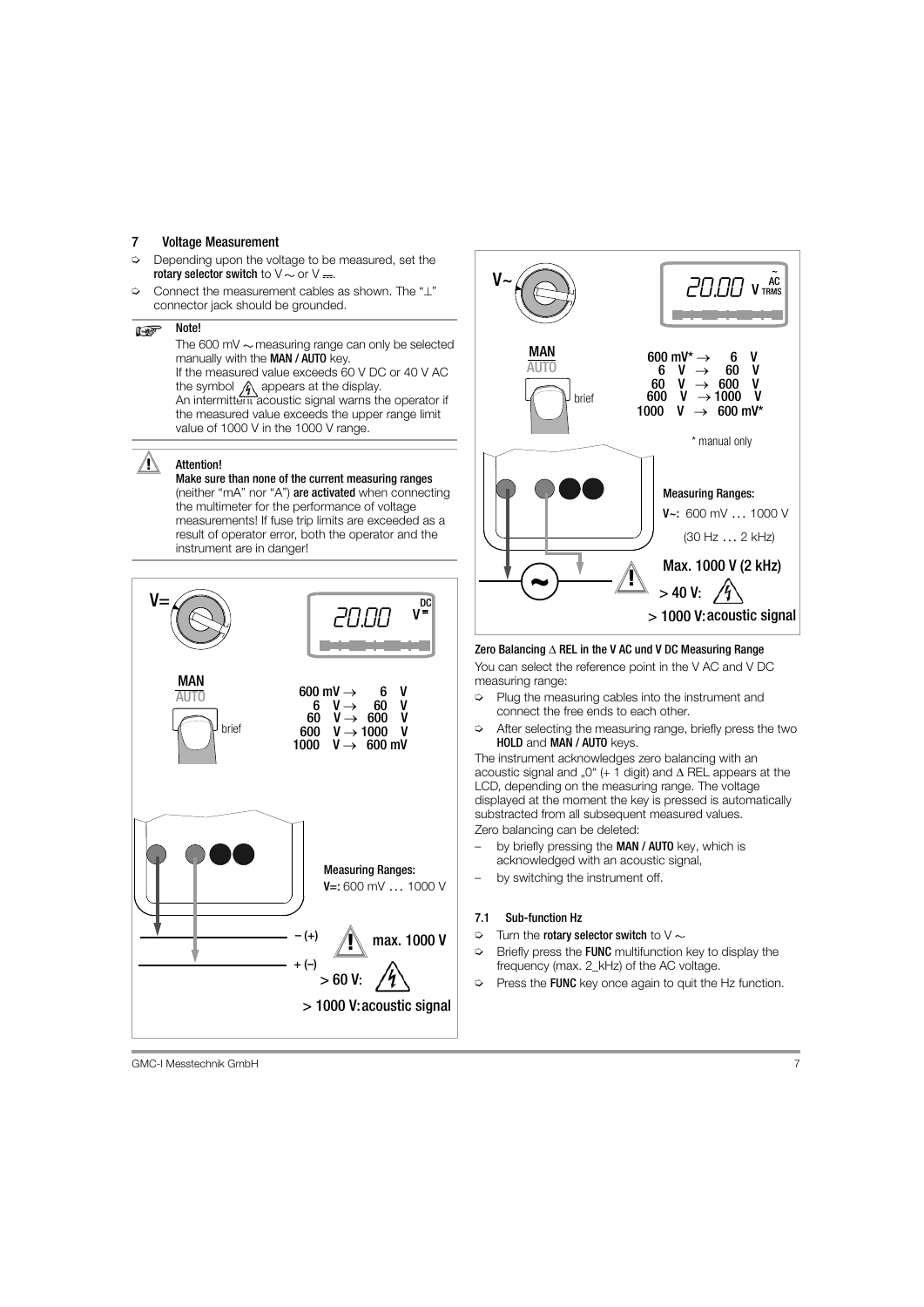# <span id="page-7-0"></span>8 Current Measurement

- $\Rightarrow$  First disconnect supply power from the measuring circuit or the consuming device, and discharge any included capacitors.
- $\heartsuit$  Select the A range with the rotary selector switch for current greater than 600 mA, or the  $mA$  - range for current less than 600 mA. Activate the highest measuring range first when measuring current of an unknown magnitude.
- $\heartsuit$  Select the current type appropriate for the measured quantity by briefly pressing the FUNC key. Each time the key is pressed, DC and AC are alternately selected, and switching is acknowledged with an acoustic signal. The selected current type is indicated at the LCD by means of the DC and AC symbols.

DC current is always active immediately after range selection with the rotary selector switch.

 $\Diamond$  Securely connect the measuring instrument to the consuming device in series as shown (without transfer resistor).

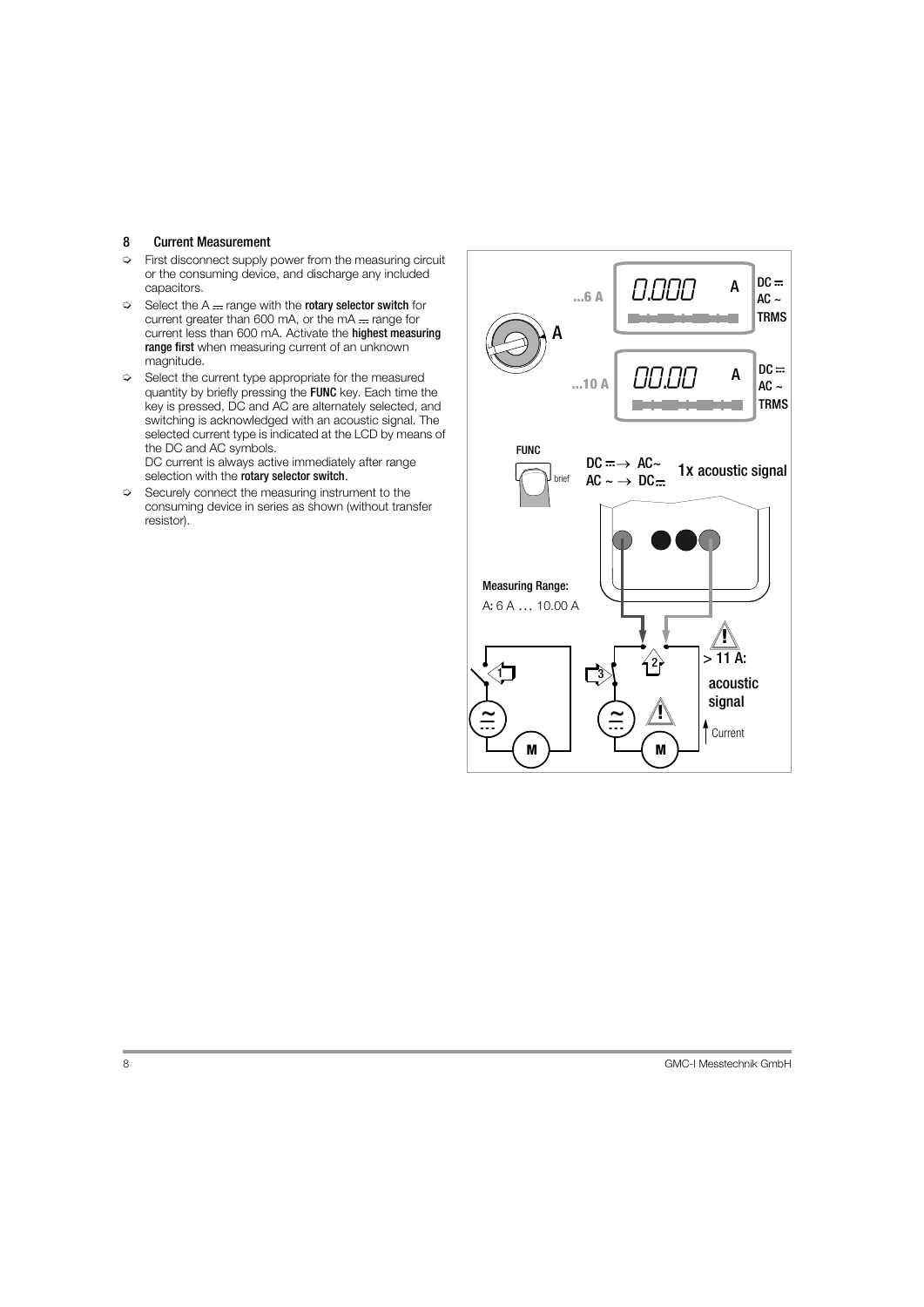

# Notes Regarding Current Measurement:

- The measuring circuit must be mechanically stable and must be secured against accidental interruption. Select conductor cross-sections and connectors such that no overheating occurs.
- An intermittent acoustic signal warns the operator if the measured value exceeds the upper range limit in the 600 mA and 10 A measuring ranges.
- Measuring ranges up to 600 mA are protected against short-circuit current of up to 25 A with an FF 1.6 / 1000 V fuse link in combination with power diodes. The fuse has a breaking capacity of 10 kA at a nominal voltage of 1000 V  $\sim$  and ohmic load.
- The 6A and 10 A current measuring ranges are protected with a 10 A / 1000 V fuse link. The fuse has a breaking capacity of 30 kA at a nominal voltage of 1000  $V \sim$  and ohmic load.
- If one of the fuses blows, this condition is indicated at the LCD as soon as a measured quantity with a voltage of greater than 4 V is applied to the corresponding

connector jacks.The following symbol appears at the digital display in this case:  $-\blacksquare$ .

- If a fuse blows, eliminate the cause of overload before placing the instrument back into service!
- Refer to [chapter 15 "Maintenance"](#page-16-0), regarding fuse replacement.

#### Zero Balancing  $\triangle$  REL during Current Measurement

You can select the reference point in the mA AC / DC and A AC / DC measuring range:

- $\heartsuit$  Plug the measuring cables into the instrument and connect the free ends to each other.
- $\heartsuit$  After selecting the measuring range, briefly press the two HOLD and MAN / AUTO keys.

The instrument acknowledges zero balancing with an acoustic signal and ...0" (+ 1 digit) and  $\triangle$  REL appears at the LCD, depending on the measuring range. The voltage displayed at the moment the key is pressed is automatically substracted from all subsequent measured values. Zero balancing can be deleted:

- by briefly pressing the MAN / AUTO key, which is acknowledged with an acoustic signal,
- by switching the instrument off.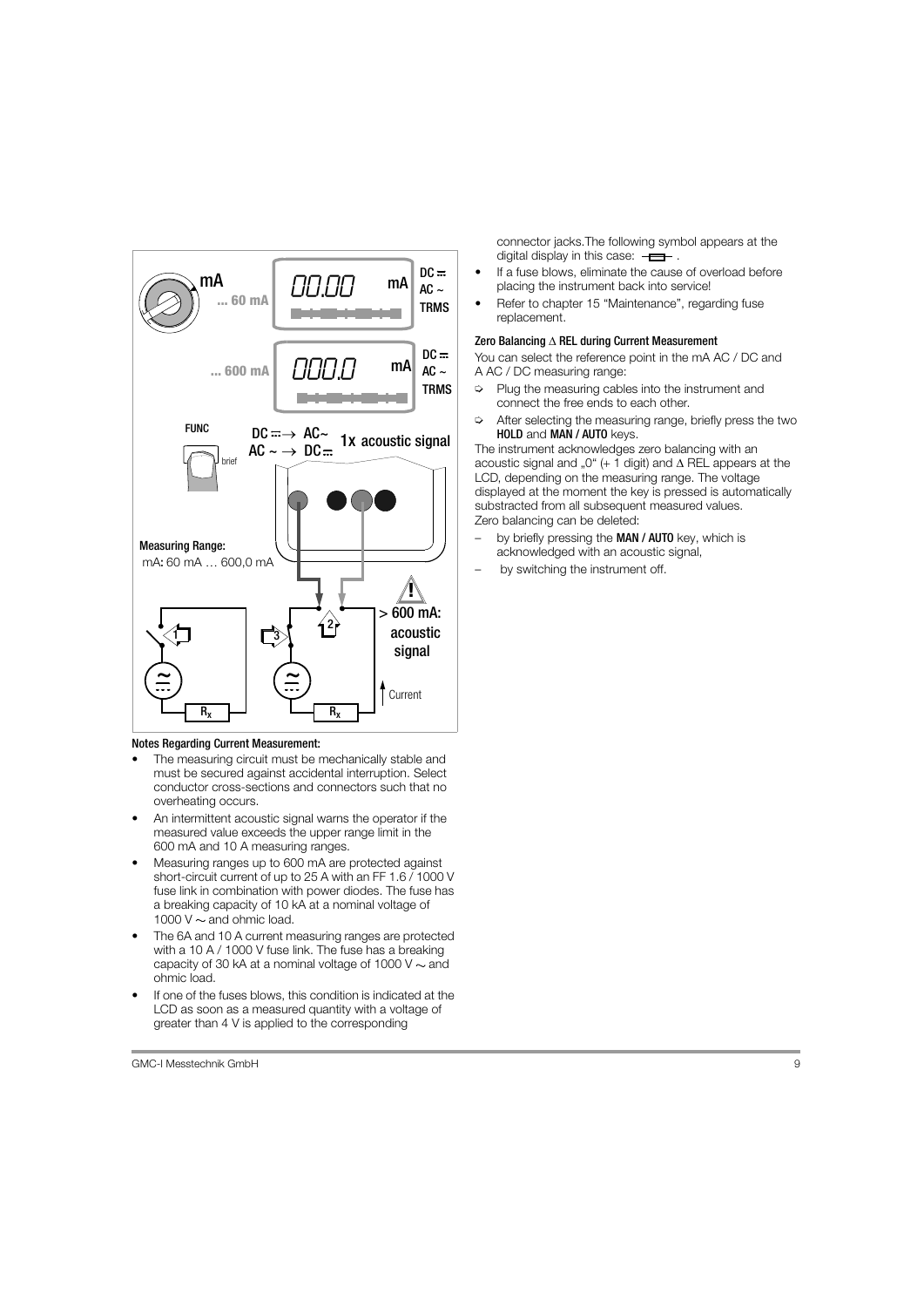#### <span id="page-9-0"></span>8.1 Measuring Alternating Current with (Clip-On) Current **Transformers**

# <span id="page-9-1"></span>8.1.1 Transformer Output mA / A

# $\sqrt{N}$  Attention!

If current transformers are operated without being connected at the secondary side (e.g. as a result of defective or missing cables, a blown device fuse or incorrect connection), dangerously high voltages may occur at the connector jacks. For this reason, make sure that the measuring instrument's current path and the transformer's secondary coil connected to the instrument constitute an uninterrupted circuit, and connect this circuit to the  $\perp$  and mA or A jacks.

Maximum allowable operating voltage is equal to the current transformer's nominal voltage. Do not forget to consider the transformer's transformation ratio and additional display error when reading measured values.

# <span id="page-9-2"></span>8.1.2 Transformer Output V

Some transformers are equipped with a voltage output (designation mV/A). The secondary terminals must thus be connected to  $\perp$  and V.



# <span id="page-9-3"></span>9 Resistance Measurement

- $\Rightarrow$  Make sure that the device under test is voltage-free. Interference voltages distort measurement results!
- $\Rightarrow$  Set the rotary selector switch to  $\Omega$ .
- ➭ Connect the device under test as shown.



# Zero Balancing  $\wedge$  REL in the entire resistance measuring range

Cable and contact resistances can be eliminated during resistance measurement by means of zero balancing:

- Plug the measuring cables into the instrument and connect the free ends to each other.
- ➭ Press the MAN / AUTO and HOLD keys after selecting the measuring range.

The instrument acknowledges zero balancing with an acoustic signal and  $.0^{\circ}$  (+1 digit) and  $\Lambda$  REL appears at the LCD, depending on the measuring range. The resistance value measured at the moment the key is pressed is automatically subtracted from all subsequent measured values.

Zero balancing can be deleted:

- by briefly pressing the MAN / AUTO key, which is acknowledged by an acoustic signal,
- by switching the instrument off.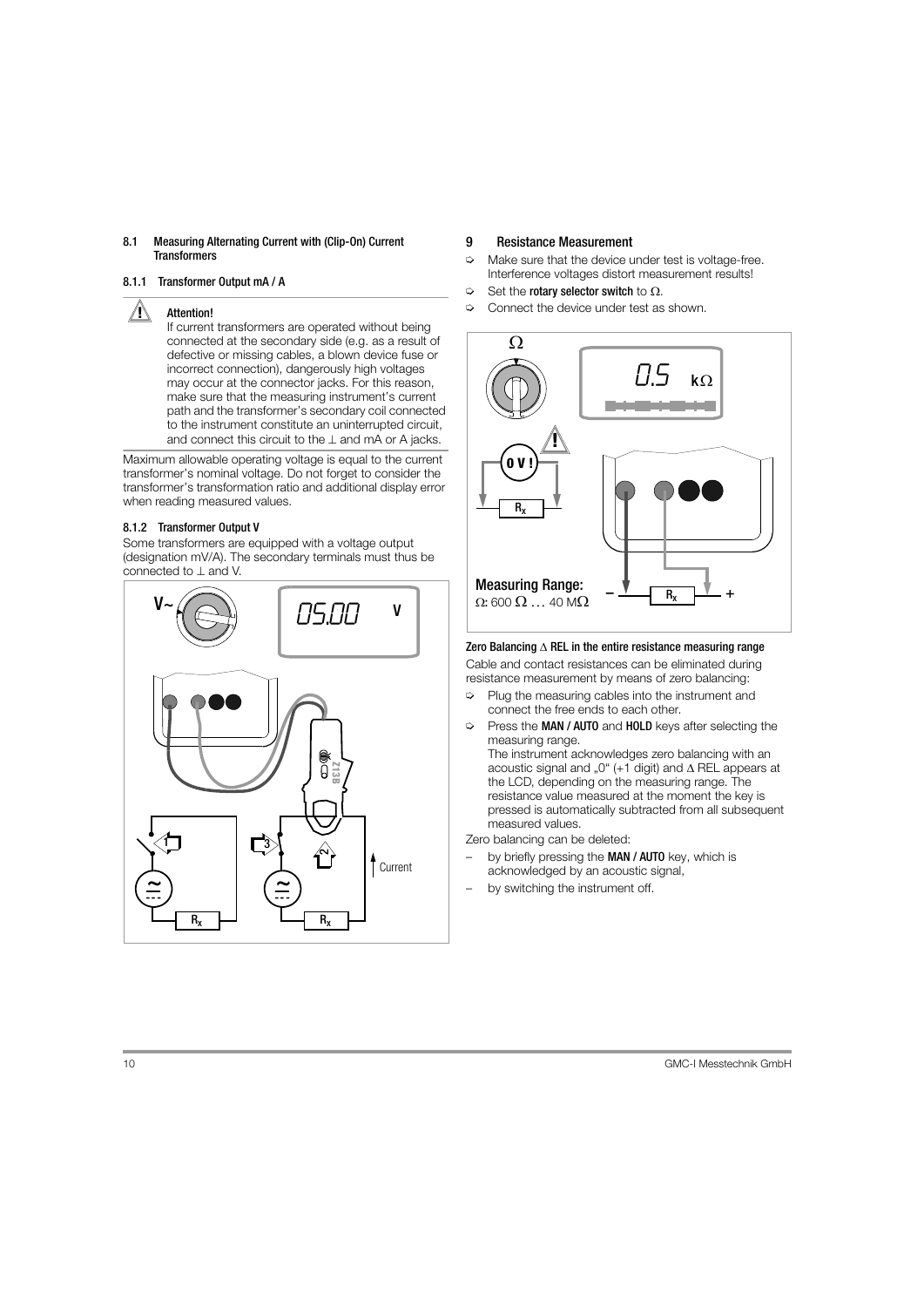# <span id="page-10-0"></span>10 Continuity and Diode Testing

- $\Rightarrow$  Make sure that the device under test is voltage-free. Interference voltages distort measurement results!
- $\Rightarrow$  Set the rotary selector switch to  $\rightarrow$ .
- $\heartsuit$  Connect the device under test as shown.



# Conducting Direction and/or Short-Circuit:

The instrument displays conducting-state voltage in volts. As long as voltage drop does not exceed the maximum display value of 1,999 V, several series connected components or reference diodes can be tested with a small reference voltage.

# Reverse Direction or Interruption:

The measuring instrument indicates overflow "OL".

#### Note! **N-RF**

Resistors and semiconductors which are connected in parallel to the diode distort measurement results!



# Sub-function Continuity Test with Acoustic Signal

If the sub-function "continuity test with acoustic signal" is activated, a continuous acoustic signal is generated by the instrument within a display range of  $R < 40$ .

# Acoustic Signal ON:

 $\Rightarrow$  Briefly press the FUNC key. Activation is acknowledged with an acoustic signal. The  $\psi$  symbol appears at the display as well.

# Acoustic Signal OFF:

 $\heartsuit$  Briefly press the **FUNC** key once again. Deactivation is acknowledged with an acoustic signal. The  $\triangleleft$ ) symbol is cleared from the display.

The acoustic signal function is always inactive immediately after the "continuity test" function has been selected with the rotary selector switch. The acoustic signal can be activated and deactivated by repeatedly and briefly pressing the FUNC key. If the key is pressed and held, the acoustic signal is always deactivated, which is acknowledged with two acoustic signals.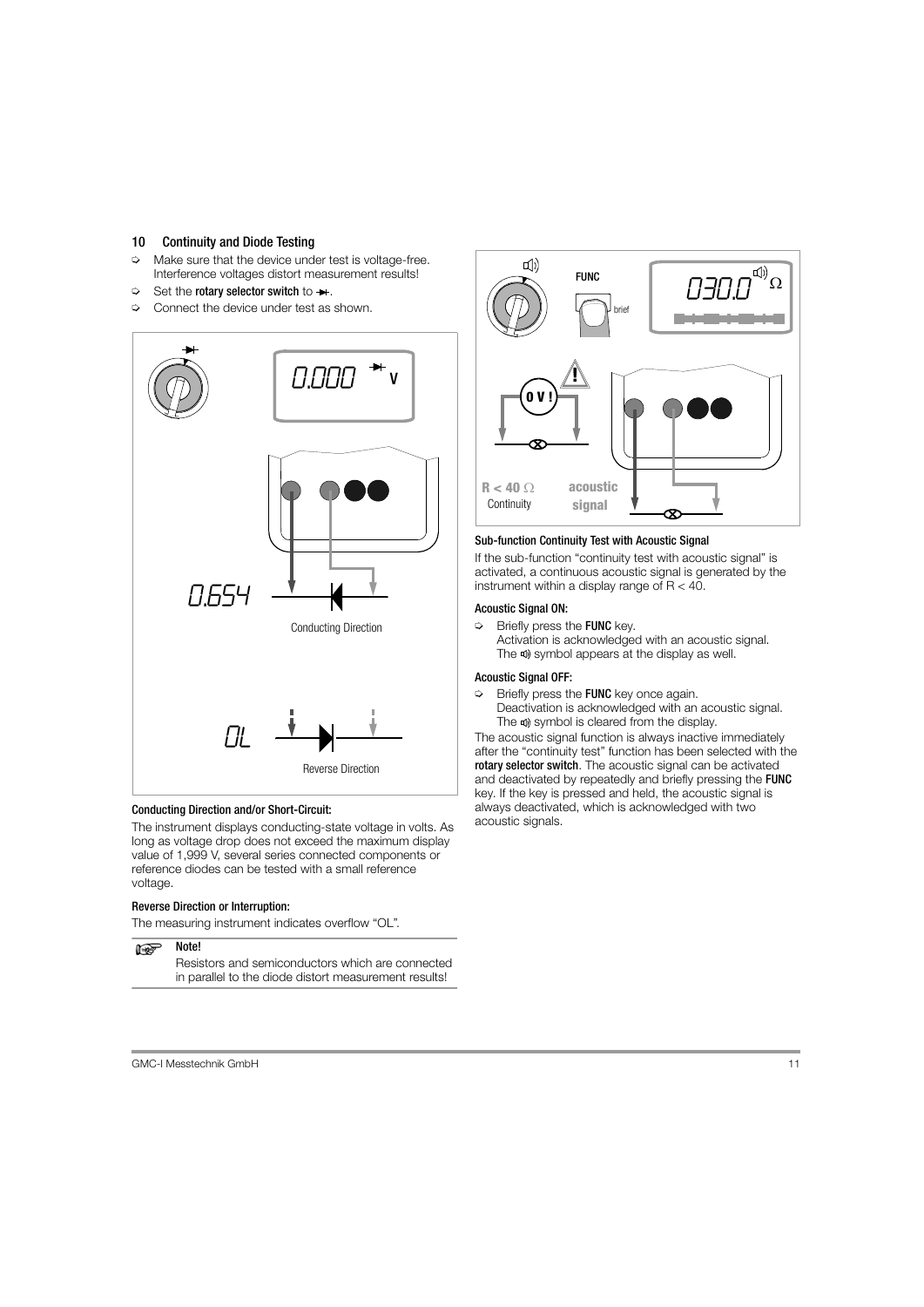# <span id="page-11-0"></span>11 Capacitance Measurement

- $\Rightarrow$  Make sure that the device under test is voltage-free. Interference voltages distort measurement results!
- $\heartsuit$  Turn the rotary switch to the "F" position.
- ➭ Connect the (discharged!) device under test to the and V jacks with the measurement cables

#### Note!  $\mathbb{R}$

The "–" pole of polarized capacitors must be connected to the  $L^*$  jack. Resistors and semiconductor paths connected in parallel to the capacitor distort measurement results!



# <span id="page-11-1"></span>12 Frequency Measurement – Duty Cycle Measurement

- $\heartsuit$  Turn the rotary switch to the Hz position.
- $\Rightarrow$  Apply the measured quantity as described under voltage measurement.
- $\Diamond$  Smallest measurable frequencies and maximum allowable voltages are listed in [chapter 14 "Characteristic](#page-13-0)  [Values".](#page-13-0)

# <span id="page-11-2"></span>12.1 Duty Cycle Measurement

The pulse-period ratio can be ascertained for square-wave signals with the duty cycle measurement.

- $\heartsuit$  Turn the rotary swith to Hz position
- $\heartsuit$  Briefly press the multifunction FUNC key twice. The instrument is switched to duty cycle measurement. The duty cycle, i.e. the pulse duration of a signal as a percentage, is displayed at the LCD.

|  | Duty Cycle $(\% ) =$ | <b>Pulse Duration</b> |
|--|----------------------|-----------------------|
|  |                      | Perind                |

#### Note! **Rap**

The applied frequency must remain constant during duty cycle measurement.

# <span id="page-11-3"></span>12.2 RPM Measurement

RPM is measured by acquiring pulses. The number of measurable pulses per revolution varies depending upon the type of engine.

- $\Rightarrow$  Set the rotary switch to Hz.
- $\triangleright$  Press the multifunction key FUNC twice until unit of measure RPM appears.

The measured value then appears, for example "244.3 RPM".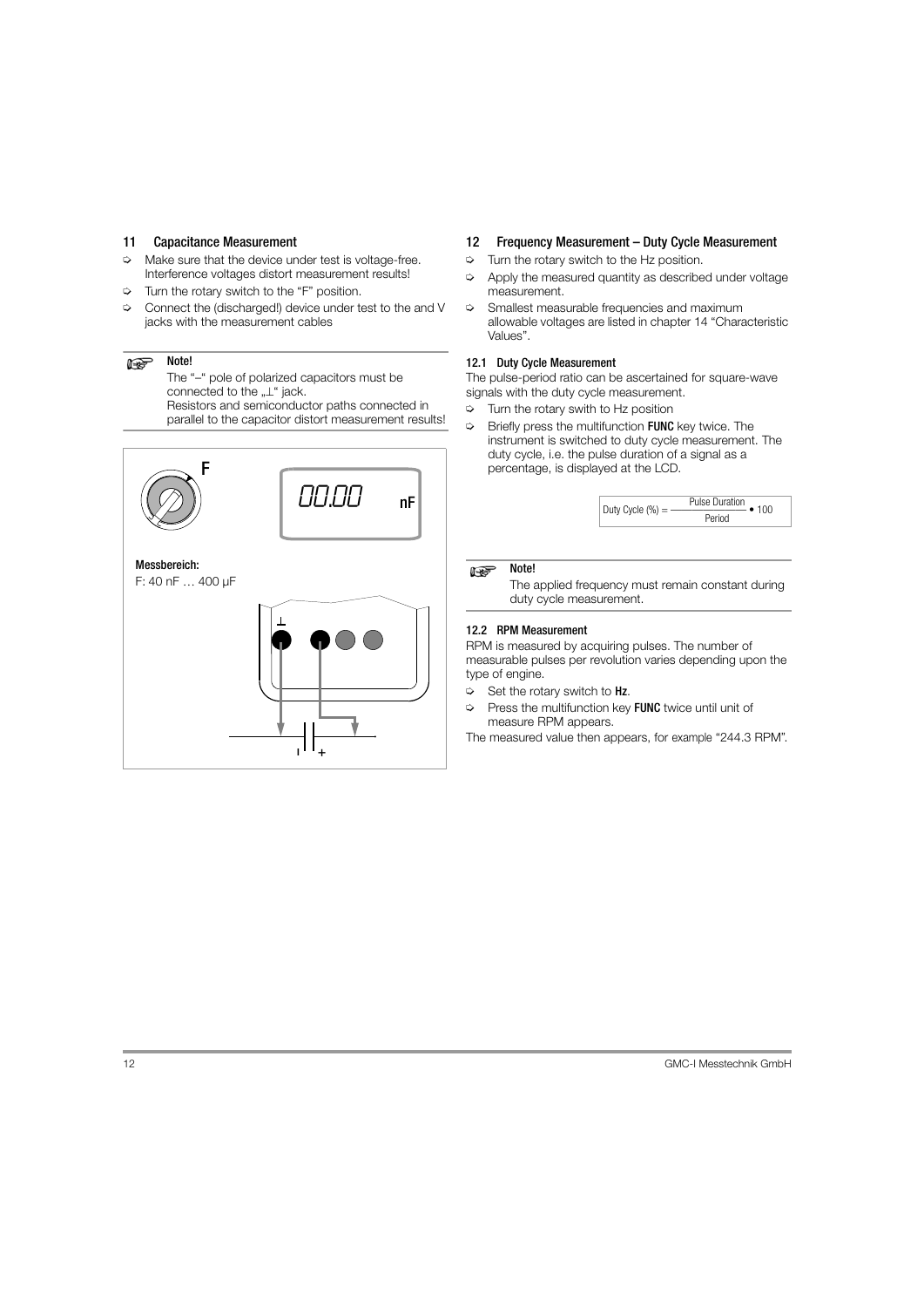# <span id="page-12-0"></span>13 Temperature Measurement

The multimeter provides for the measurement of temperatures within a range of  $-50$  °C to  $+800$  °C with the help of a type K temperature sensor.

- $\Rightarrow$  Set the rotary selector switch to " $\degree$ C".
- $\heartsuit$  Connect the sensor to the two accessible jacks. The device indicates the measured temperature in °C at the digital display.
- $\Rightarrow$  Briefly press the FUNC key to switch between  $\degree$ C and  $\degree$ F.

#### $\mathbb{R}$ Note!

The cold junction temperature (reference temperature) is measured with a Pt100 temperature sensor inside the instrument. It is displayed when the measuring input is short-circuited. Due to internal heating or a change from warm to cold environment or vice versa, the reference temperature may differ from the ambient temperature.

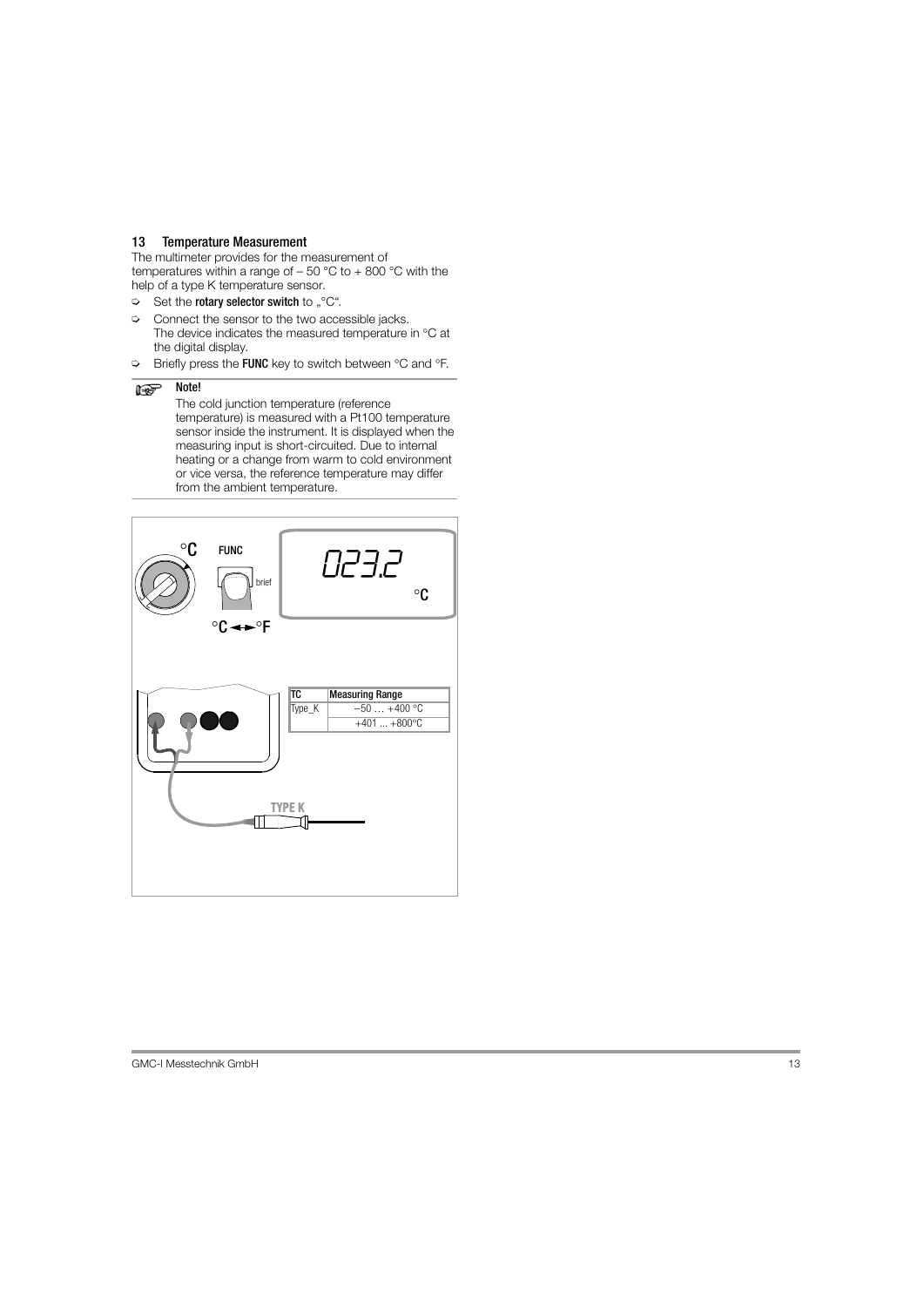# <span id="page-13-0"></span>14 Characteristic Values

| Meas.               | <b>Intrinsic Uncertainty at Max. Resolution</b><br>Reso-<br>under Reference Conditions<br>Input Impedance<br>lution<br><b>Measuring Range</b> |                          |                          | Overload Capacity                  |                                     | Meas.              |                                           |                  |                       |                 |
|---------------------|-----------------------------------------------------------------------------------------------------------------------------------------------|--------------------------|--------------------------|------------------------------------|-------------------------------------|--------------------|-------------------------------------------|------------------|-----------------------|-----------------|
| <b>Functio</b><br>n |                                                                                                                                               |                          |                          |                                    |                                     |                    | $\pm$ ( % rdg. +  d) $\pm$ ( % rdg. +  d) |                  |                       | <b>Function</b> |
|                     |                                                                                                                                               |                          | 6000                     | $\overline{1}$                     |                                     | $\equiv$           | $\sim$ 5)                                 | Value            | <b>Time</b>           |                 |
|                     | 600                                                                                                                                           | mV                       | $100 \text{ \tW}$        | $10 M\Omega$ // < 40 pF            | $8.1$ M $\Omega$ // 50 pF           | $0.5 + 5$          |                                           | 1000V            |                       |                 |
|                     | 6                                                                                                                                             | $\vee$                   | $1$ mV                   | $5.2 M\Omega$ // < 40 pF           | 4.6 M $\Omega$ // 50 pF             | $0.5 + 5$          |                                           | DC<br>AC         |                       |                 |
| V                   | 60                                                                                                                                            | $\overline{V}$           | 10 mV                    | $5 M\Omega$ // < 40 pF             | 4.4 M $\Omega$ // 50 pF             | $0.5 + 5$          | $1 + 5$                                   |                  | Cont.                 | V               |
|                     | 600                                                                                                                                           | $\vee$                   | 100 mV                   | $5 M\Omega$ // < 40 pF             | 4.4 M $\Omega$ // 50 pF             | $0.5 + 5$          |                                           | eff<br>Sinus     |                       |                 |
|                     | 1000                                                                                                                                          | $\vee$                   | $\mathbf{1}$<br>$\vee$   | $5 M\Omega$ // < 40 pF             | 4.4 $M\Omega$ // 50 pF              | $0.5 + 5$          |                                           |                  |                       |                 |
|                     |                                                                                                                                               |                          |                          |                                    | Voltage drop at approx. range limit |                    |                                           |                  |                       |                 |
|                     |                                                                                                                                               |                          |                          | $\equiv$                           | $\sim$                              | $\equiv$           | $\sim$ 5)                                 |                  |                       |                 |
|                     |                                                                                                                                               | 60 mA                    | $10 \mu A$               | $100$ mV                           | $100$ mV                            |                    |                                           | 1.0A             | Cont.                 |                 |
| A                   | 600                                                                                                                                           | mA                       | 100 µA                   | 700 mV                             | 700 mV                              | $1.0 + 5 (> 10 D)$ | $1.5 + 5 (> 10 D)$                        |                  |                       | A               |
|                     | 6                                                                                                                                             | A                        | $1 \text{ mA}$           | 200 mV                             | 200 mV                              |                    |                                           | 10A <sup>4</sup> |                       |                 |
|                     | 10                                                                                                                                            | A                        | 10 mA                    | 300 mV                             | 300 mV                              |                    |                                           |                  | Cont.                 |                 |
|                     |                                                                                                                                               |                          |                          | Open-circuit                       | Meas, current at                    |                    | $\pm$ ( % rdg. +  d)                      |                  |                       |                 |
|                     |                                                                                                                                               |                          |                          | voltage                            | range limit                         |                    |                                           |                  |                       |                 |
|                     | 600                                                                                                                                           | $\Omega$                 | $100 \,\mathrm{m}\Omega$ | max. 1<br>V                        | max. 250<br>μA                      | $1+5^{2}$          |                                           |                  |                       |                 |
|                     | 6                                                                                                                                             | $k\Omega$                | $\mathbf{1}$<br>$\Omega$ | V<br>max. 1                        | max. 100<br>μA                      | $0.7 + 3$          |                                           |                  |                       |                 |
| Ω                   | 60                                                                                                                                            | $k\Omega$                | 10<br>$\Omega$           | V<br>max. 1                        | max. 12<br>μA                       | $0.7 + 3$          |                                           | 1000V            |                       | Ω               |
|                     | 600                                                                                                                                           | $k\Omega$                | $\Omega$<br>100          | V<br>max. 1                        | max. 1,2<br>μA                      | $0.7 + 3$          |                                           | DC               | max. 10 s             |                 |
|                     |                                                                                                                                               | $6 \text{ M}\Omega$      | $1 k\Omega$              | V<br>max. 1                        | max. 120<br>nA                      | $0.7 + 3$          |                                           | AC<br>eff        |                       |                 |
|                     |                                                                                                                                               | $40 \text{ M}\Omega$     | $10 k\Omega$             | V<br>max. 1                        | nA<br>max. 50                       | $2.0 + 3$          |                                           | Sinus            |                       |                 |
| $\bullet$           | $\overline{c}$                                                                                                                                | $\vee$                   | $1$ mV                   | V<br>max. 3                        |                                     | $1.0 + 5$          |                                           |                  |                       | $\rightarrow$   |
| [1]                 | 600                                                                                                                                           | Ω                        | $\Omega$<br>0.1          | V<br>max. 1                        | max. 250<br>uA                      | $1.0 + 5$          |                                           |                  |                       | <b>口</b> ))     |
|                     |                                                                                                                                               |                          |                          |                                    |                                     |                    | $\pm$ ( % rdg. +  K)                      |                  |                       |                 |
|                     |                                                                                                                                               | $-50.0$                  | $0,1$ °C                 |                                    |                                     | $1.0 + 5 K^{3}$    |                                           | 1000V            |                       |                 |
| °C                  | TYP K                                                                                                                                         | $+400 °C$                |                          |                                    |                                     |                    |                                           | DC/AC<br>eff     | max. 10 s             | ℃               |
|                     |                                                                                                                                               | $+401$<br>$+800 °C$      | $0,1$ °C                 |                                    |                                     | $5.0 + 7 K^{3}$    |                                           | Sinus            |                       |                 |
|                     |                                                                                                                                               |                          |                          |                                    | <b>Power limit</b>                  |                    | $\pm$ ( % rdg. +  d)                      |                  |                       |                 |
| Hz                  | 100                                                                                                                                           | Hz                       | $0.1$ Hz                 |                                    |                                     |                    |                                           |                  |                       | <b>Hz</b>       |
| V $\sim$            | 1000                                                                                                                                          | Hz                       | 1 Hz                     | $3 \times 10^6$ V x Hz @ U > 100 V |                                     | $0.1 + 2$          |                                           | 1000V            | max. 10 s             | V $\sim$        |
|                     | 100                                                                                                                                           | Hz                       | $0,1$ Hz                 |                                    |                                     |                    |                                           |                  |                       |                 |
| Hz                  | 1000                                                                                                                                          | Hz                       | 1 Hz                     |                                    | $3 \times 10^6$ V x Hz @ U > 100 V  | $0.1 + 2$          |                                           | 1000V            | max. 10 s             | Hz              |
|                     | 1000                                                                                                                                          | kHz                      | 1 kHz                    |                                    |                                     |                    |                                           |                  |                       |                 |
|                     |                                                                                                                                               |                          |                          |                                    | <b>Power limit</b>                  |                    |                                           |                  |                       |                 |
|                     |                                                                                                                                               | 30 Hz  1KHz: 2,0  98,0   |                          |                                    |                                     |                    | $0.2\%$ v.MUL + 8 D                       |                  |                       |                 |
| %                   |                                                                                                                                               | 1 kHz  4 kHz: 5,0  95,0  |                          | $3 \times 10^6$ V x Hz @ U > 100 V |                                     |                    | $0.2\%$ v.MUL/kHz + 8 D                   | 1000V            | max. 10 s             | %               |
|                     |                                                                                                                                               | 40 kHz  10 kHz:10,0 90,0 |                          |                                    |                                     |                    | $0.2\%$ v.MUL + 8 D                       |                  |                       |                 |
|                     |                                                                                                                                               |                          |                          |                                    |                                     |                    |                                           |                  |                       |                 |
| <b>Rpm</b>          |                                                                                                                                               | 60  99.99 k              | 1 Rpm                    |                                    |                                     | $± 2$ Rpm          |                                           | 1000V            | max. 10 s             | <b>Rpm</b>      |
|                     |                                                                                                                                               |                          |                          |                                    | <b>Discharge Resistance</b>         |                    | $\pm$ ( % rdg. +  MR)                     |                  |                       |                 |
|                     | 40                                                                                                                                            | nF                       | 10pF                     |                                    | $10 \text{ M}\Omega$                |                    | $2.0 + 10$ with zero active               |                  |                       |                 |
|                     | 400                                                                                                                                           | nF                       | 100 pF                   |                                    | 1 M $\Omega$                        |                    |                                           |                  |                       |                 |
| F                   | $\overline{4}$                                                                                                                                | μF                       | 1 nF                     |                                    | 100 M $\Omega$                      | $1.0 + 6$          |                                           | 1000 D           | max. 10 s<br>DC<br>AC | F               |
|                     | 40                                                                                                                                            | μF                       | 10 <sub>0</sub>          |                                    | $12 \text{ M}\Omega$                | $2.5 + 6$          | $1.0 + 6$                                 |                  |                       |                 |
|                     |                                                                                                                                               | $U$ F                    | 100 nF                   |                                    | $3 M\Omega$                         | $5.0 + 6$          |                                           |                  |                       |                 |
|                     | 400                                                                                                                                           |                          |                          |                                    |                                     |                    |                                           |                  |                       |                 |

1) At 0 °C ... + 40 °C<br>
2) with zero balancing, + 35 digits without zero balancing<br>
3) without sensor<br>
4) 12 A 5 minutes, 16 A 30 seconds<br>
5) 1 ... 35 d from the zero point due to TRMS converter when probe tips are shortcircuited

# Key

 $r dg. = reading (measured value); d = digit$ 

MUL = upper range limit; MR = measuring range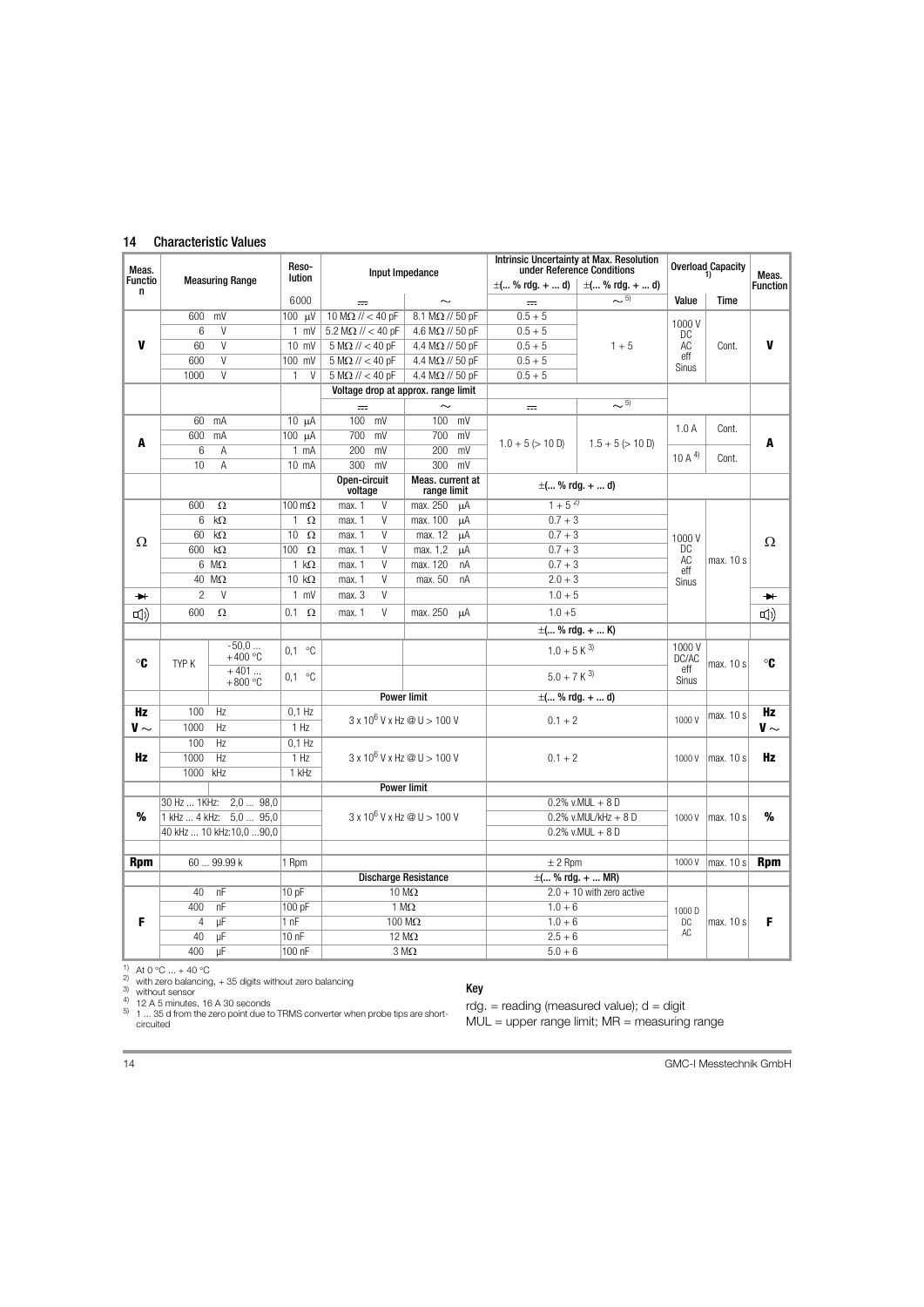#### Influencing Quantities and Influence Error

| Influencing<br>Quantity | Sphere of Influence      | <b>Measured Quantity /</b><br><b>Measuring Range</b> | Influence Error 1)<br>$\pm$ ( % rdg. +  digits) |  |
|-------------------------|--------------------------|------------------------------------------------------|-------------------------------------------------|--|
|                         |                          | $600 \text{ mV}$ =                                   | $1.0 + 3$                                       |  |
|                         |                          | $6600V =$                                            | $0.15 + 1$                                      |  |
|                         |                          | $1000 V -$                                           | $0.2 + 1$                                       |  |
|                         |                          | $V \sim$                                             | $0.4 + 2$                                       |  |
|                         |                          | $0 \Omega^{2}$                                       | $0.15 + 2$                                      |  |
| Temperature             | $0 °C  +21 °C$<br>and    | $600 \Omega^{2}$                                     | $0.25 + 2$                                      |  |
|                         | $+25$ °C $+40$ °C        | $6 \, k\Omega$ $6 \, M\Omega$                        | $0.15 + 1$                                      |  |
|                         |                          | $40 \text{ M}\Omega$                                 | $1.0 + 1$                                       |  |
|                         |                          | mADC, ADC                                            | $0.5 + 1$                                       |  |
|                         |                          | mAAC, AAC                                            | $0.75 + 1$                                      |  |
|                         |                          | $-50$ + 200 °C                                       | $0.5K + 2$                                      |  |
|                         |                          | $+200+400$ °C                                        | $0.5 + 2$                                       |  |
|                         | $> 30$ Hz $$ 45 Hz       | $A \sim$                                             | $2.0 + 10$                                      |  |
|                         | $>65$ Hz $$ 1 kHz        | 60/600 mA/6 A                                        | $1.5 + 10$                                      |  |
|                         |                          | 10A                                                  | $2 + 10$                                        |  |
|                         |                          | 600 mV                                               | $3 + 10$                                        |  |
| Measured<br>Quantity    | > 30 Hz  45 Hz           | 6/60/600V                                            | $2.5 + 10$                                      |  |
| Frequency               |                          | 1000 V                                               | $3.5 + 20$                                      |  |
|                         | $>65$ Hz $$ 500 Hz       | 600 mV                                               | $35 + 20$                                       |  |
|                         |                          | 6/60V                                                | $2.5 + 10$                                      |  |
|                         | $>65$ Hz $\ldots$ 800 Hz | 600 V                                                | $3 + 20$                                        |  |
|                         |                          | 1000V                                                | $3.5 + 20$                                      |  |

| Influencing<br>Quantity | Sphere of<br>Influence | <b>Measured Quantity /</b><br><b>Measuring Range</b> | <b>Influence Error</b>    |
|-------------------------|------------------------|------------------------------------------------------|---------------------------|
|                         |                        | $V =$                                                | $\pm$ 2 Digits            |
|                         |                        | $V \sim$                                             | $±$ 4 Digits              |
| Battery                 | $+3$ $\ldots$ < 2.9 V  | $A =$                                                | $±$ 4 Digits              |
| Voltage                 | > 3.1 V  3.6 V         | $A \sim$<br>$\pm 6$ Digits                           |                           |
|                         |                        | $60 \Omega / 600 \Omega / 90$                        | $\pm$ 4 Digits            |
|                         |                        | $6 \text{ k}\Omega$ $40 \text{ M}\Omega$             | $\pm$ 3 Digits            |
|                         | 75%                    |                                                      |                           |
| Relative<br>Humidity    | 3 days                 | $V \simeq$<br>$A \simeq$                             | 1 x intrinsic uncertainty |
|                         | Instrument off         | Ω<br>°C                                              |                           |
| HOI D                   |                        |                                                      | $\pm$ 1 Digits            |
| MIN / MAX               |                        | $V \simeq$ . A $\simeq$                              | $\pm$ 2 Digits            |

1) For temperature: specified error valid starting with temperature changes as of 10 K. For frequency: specified error valid starting with display values as of 300 digits.

2) With zero balancing

3) After the  $+$  symbol appears at the display

| Influencing<br>Quantity                | <b>Sphere of Influence</b>                                                                                                        | Measuring<br>Range |           |
|----------------------------------------|-----------------------------------------------------------------------------------------------------------------------------------|--------------------|-----------|
| Common                                 | Interference quantity max. 600 V $\sim$                                                                                           | $V -$              | $>120$ dB |
| Mode<br>Interference                   | Interference quantity max. 600 V $\sim$<br>50 Hz, 60 Hz sine                                                                      | $6V \sim 60V \sim$ | $> 80$ dB |
| Voltage                                |                                                                                                                                   | $600V \sim$        | $> 70$ dB |
| Series Mode<br>Interference<br>Voltage | Interference quantity: $V \sim$ ,<br>respective nominal value<br>of the measuring range,<br>max. 600 V $\sim$ , 50 Hz, 60 Hz sine | $V -$              | $> 50$ dB |
|                                        | Interference quantity max. $600V -$                                                                                               | $V \sim$           | $>110$ dB |

# Crestfaktor CF

Test signal: Rectangle 55 Hz, no DC component



| Influencing<br>Quantity | Sphere of Influence | <b>Measured Quantity /</b><br><b>Measuring Range</b> | <b>Influence Error</b> |
|-------------------------|---------------------|------------------------------------------------------|------------------------|
| <b>Crest factor CF</b>  | $1.5 < C$ F < 2     | 6 V. 60 V. 600 V.                                    | $\pm$ 1 % rda.         |
|                         | $2 < C$ F $< 4$     | 1000 $V \sim$                                        | $\pm 5$ % rda.         |

The admissible crest factor CF of the alternating quantity to be measured depends on the display value.

Crest factor 4 at the end of range, it is increased accordingly when the range is reduced. However, due to input protection, voltage is limited to 1000 V, therefore the admisible crest factor in the 600 V ranges is half as high.

When the waveform is unknown, measurement is to be performed with manual range selection in the case of higher frequency signals.

Power limiting: voltage x frequency max.  $3 \times 10^6$  V x Hz.

# Response Time (after manual range selection)

| Measured                            | <b>Response Time</b> |                        | <b>Measured Quantity</b>                       |  |
|-------------------------------------|----------------------|------------------------|------------------------------------------------|--|
| Quantity/<br><b>Measuring Range</b> | Analog Display       | <b>Digital Display</b> | <b>Step Function</b>                           |  |
| $V = V \sim$<br>$A = A \sim$        | 0.7s                 | 1.5s                   | from $0$ to $80\%$<br>of the upper range limit |  |
| $600 \Omega$ 6 M $\Omega$           | 1.5s                 | 2s                     |                                                |  |
| $40 \text{ M}\Omega$                | 4 s                  | 5s                     | from $\infty$ to 50%                           |  |
| →                                   | $\star$              | 1.5s                   | of the upper range limit                       |  |
| <b>[11]</b>                         | $\star$              | $< 50$ ms              |                                                |  |
| °C                                  |                      | max. 3s                | from $0$ to $50\%$<br>of the upper range limit |  |
| F                                   |                      | max. 5                 |                                                |  |

without bargraph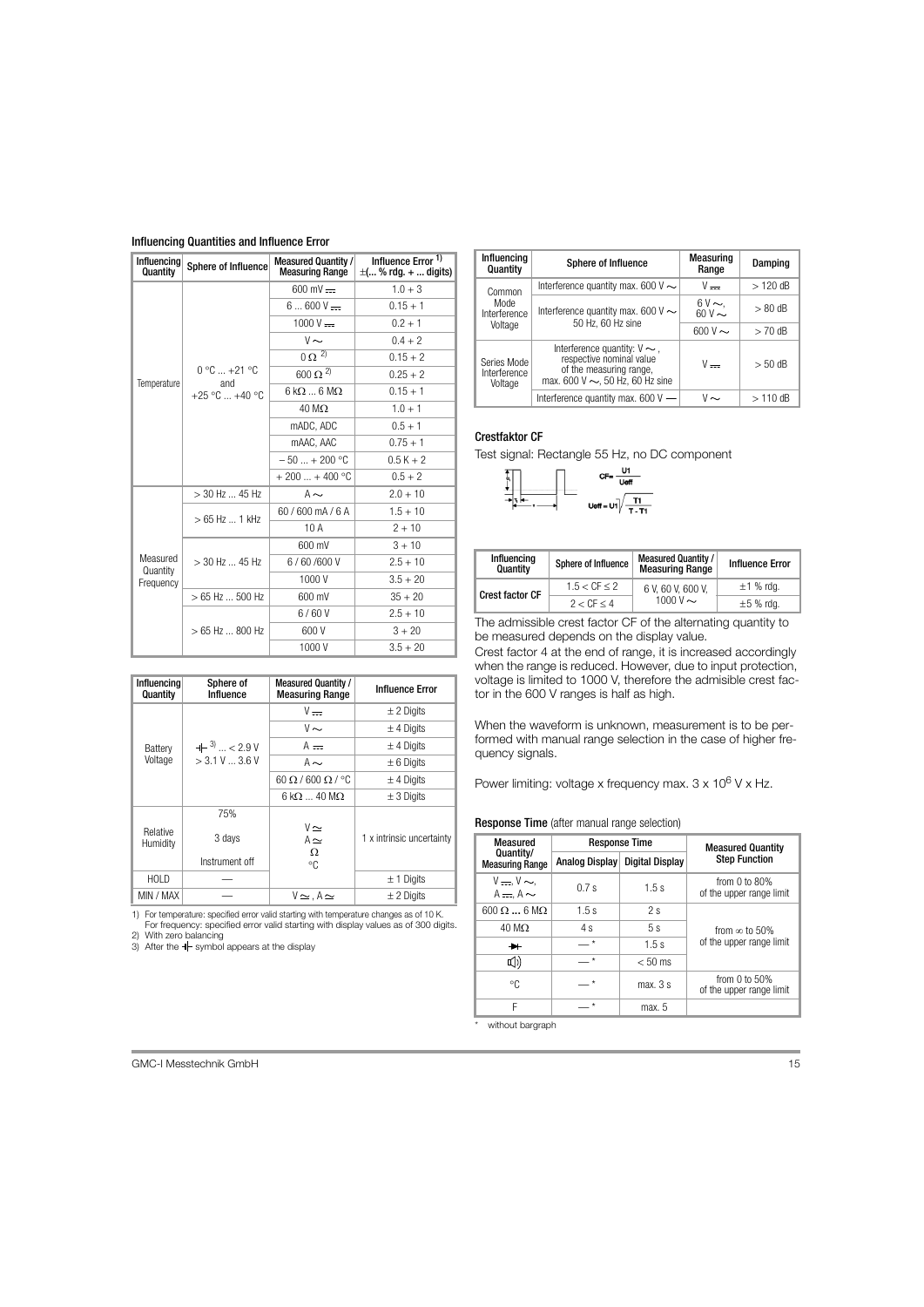#### Reference Conditions

| Ambient temperature | $+23 °C \pm 2 K$ |
|---------------------|------------------|
| Relative humidity   | 40 %  60 %       |
| Measured quantity   |                  |
| frequency           | 45 Hz  65 Hz     |
| Measured quantity   |                  |
| waveshape           | sinusoidal       |
| Battery voltage     | $3V \pm 0.1V$    |

#### **Display**

LCD panel (65 mm x 30 mm) with analog and digital display including unit of measure, type of current and various special functions Analog: Display **LCD** scale with pointer Scale length 55 mm in all ranges

all ranges

connected to " $\perp$ "

alkaline manganese per IEC LR6 or equivalent rechargeable NiCd

approx. 750 hours for  $V = A =$ approx. 200 hours for  $V \sim A \sim$ 

battery voltage drops to below

Scaling  $0 \dots \pm 60$  with 61 scale divisions in Polarity display With automatic switching Overflow display Triangle Measuring rate 30 measurements per second Digital: Display / char. height 7-segment characters / 15 mm

Number of places  $3^{6}/7$ -place  $\cong$  6000 steps<br>Overflow display **"OL"** appears Overflow display Polarity display  $-$  "-" sign is displayed if plus pole is

Measuring rate 3 measurements per second

# Power Supply

Battery 2 x 1.5 V AA size batteries

Service life With alkaline manganese:

Battery test **in the start of the start of the start of the start of the start of the start of the start of the start of the start of the start of the start of the start of the start of the start of the start of the start** 

# Electrical Safety

| Safety class         | II per IEC 61010-1:2010/                             |
|----------------------|------------------------------------------------------|
|                      | DIN EN 61010-1:2011/                                 |
|                      | VDE 0411-1:2011                                      |
| Overvoltage category | 1000 V CAT III, 600 V CAT IV                         |
| Nominal voltage      | 1000 V                                               |
| Fouling factor       | 2                                                    |
| Test voltage         | 6.7 kV~ per IEC 61010-1:2010/<br>DIN EN 61010-1:2011 |

battery

approx. 2.1 V.

# Electromagnetic Compatibility (EMC)

Interference emission EN 61326-1: 2013 class B Interference immunity EN 61326-1: 2013

# Fuses

Fuse links for all

ranges up to 600 mA FF(UR) 1.6 A/1000 V; 6.3 mm x 32

all current measuring ranges up to 600 mA in combination with power diodes

switching capacity: 10 kA at 1000 V~ with ohmic load, protects

EN 61326-2-1: 2013

mm,

ranges up to 10 A FF(UR) 10 A/1000 V; 10 mm x 38 mm, switching capacity: 30 kA at 1000 V with ohmic load, protects 6 A and 10 A ranges to 600 V Refer to [chapter 15](#page-16-0)  ["Maintenance"](#page-16-0), regarding fuse manufacturers and types.

# <span id="page-15-0"></span>Ambient Conditions

Fuse links for all

Accuracy range  $0^{\circ}$ C  $... + 40^{\circ}$ C Operating temperature  $-10$  °C  $... + 50$  °C Elevation to 2000 m

# Mechanical Design

Protection IP 40

Storage temperature  $-25 \degree C ... + 70 \degree C$  without batteries Relative humidity 45 ... 75%, no condensation allowed Deployment indoors only, except within specified ambient conditions

# (IP 54 special type WORLD\_IS) per DIN VDE 0470 part 1 / EN 60529

Extract from table on the meaning of IP codes

| IP XY<br>(1st digit X) | <b>Protection against</b><br>foreign object entry | IP XY<br>(2 <sup>nd</sup><br>digit Y) | Protection against the<br>penetration of water        |
|------------------------|---------------------------------------------------|---------------------------------------|-------------------------------------------------------|
|                        | not protected                                     | 0                                     | not protected                                         |
|                        | $\geq 50.0$ mm dia.                               |                                       | vertically falling drops                              |
| 2                      | $\geq$ 12.5 mm dia.                               | 2                                     | vertically falling drops<br>with enclosure tilted 15° |
| 3                      | $\geq$ 2.5 mm dia.                                | 3                                     | spraying water                                        |
|                        | $\geq 1.0$ mm dia.                                | 4                                     | splashing water                                       |

Dimensions 84 mm x 195 mm x 35 mm Weight **approx.** 350 gr. with battery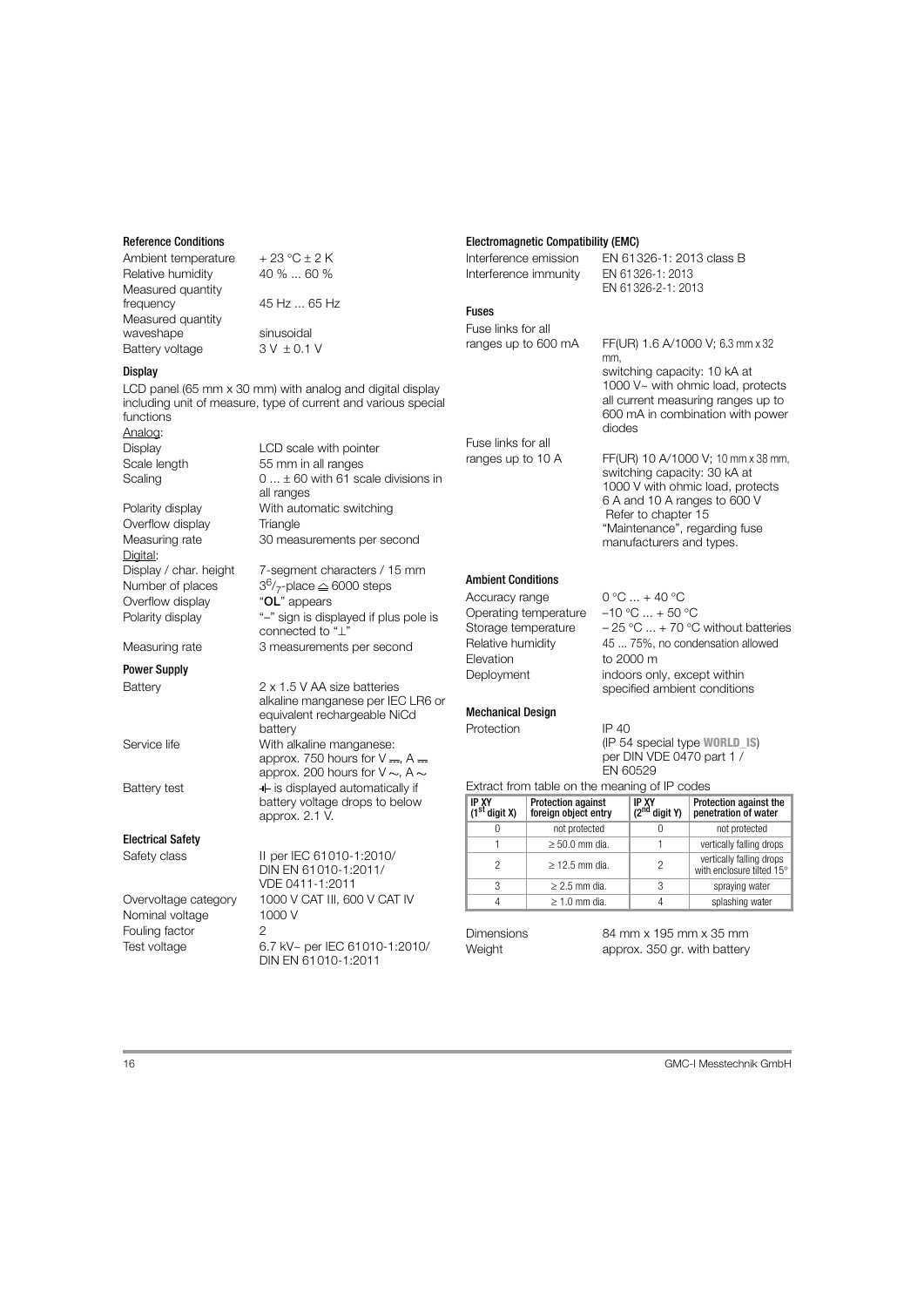#### <span id="page-16-0"></span>Attention!

# Disconnect the instrument from the measuring circuit before opening to replace batteries or fuses!

# <span id="page-16-1"></span>15.1 Battery

Make sure that no battery leakage has occurred before initial start-up, and after long periods of storage. Continue to inspect the batteries for leakage at short, regular intervals. If battery leakage has occurred, carefully and completely clean the electrolyte from the instrument with a damp cloth, and replace the batteries before using the instrument. If the  $\blacksquare$  symbol appears at the display, the batteries should be replaced as soon as possible. You can continue working with the instrument, but reduced measuring accuracy may result.

The instrument requires 2 x 1.5 V AA size batteries or two equivalent NiCd rechargeable batteries.

# Replacing the Battery

- $\heartsuit$  Set the instrument face down onto a flat working surface. loosen the two screws at the back and lift off the housing base, starting at the bottom. The housing top and housing base are held together with the help of snap hooks at the top front.
- ➭ Remove the batteries from the battery compartment.
- Insert two new 1.5 V AA size batteries into the battery compartment, making sure that the plus and minus poles match up with the provided polarity symbols.
- $\heartsuit$  Important for reassembly: First set the housing base onto the housing top and align accurately (see photo below). Then press the two housing halves together, first at the bottom front (a), and then at the top front (b).



- $\heartsuit$  Secure the housing base with the two screws.
- ➭ Please dispose of depleted batteries in accordance with environmental protection regulations!

# <span id="page-16-2"></span>15.2 Fuses

If one of the fuses blows, this condition is displayed at the LCD as soon as a measured quantity with a voltage of greater than 4 V is applied to the corresponding connector jacks. The following symbol appears at the digital display in this case:  $\overline{\phantom{a}}$ .

The 16 A fuse interrupts the 6 A and 10 A ranges, and the 1.6 A fuse interrupts all other current measuring ranges. All other measuring ranges remain functional.

If a fuse should blow, eliminate the cause of overload before placing the instrument back into service!

## Replacing the Fuse

- ➭ Open the instrument as described under "Replacing the Battery".
- $\heartsuit$  Remove the blown fuse with the help of an object such as a test probe, and replace it with a new fuse.

#### The following fuses are approved for use:

- For current measuring ranges up to 600 mA: Type FF 1.6 A / 1000 V AC (10 kA), 6.3 mm x 32 mm
- For 6 A and 10 A current measuring ranges: FF 10 A/1000 V AC (30 kA), 10 mm x 38 mm

# **IN** Attention!

Use specified fuses only! If fuses with other blowing characteristics, other current ratings or other breaking capacities are used, the operator is placed in danger, and protective diodes, resistors and other components may be damaged.

The use of repaired fuses or short-circuiting the fuse holder is prohibited.

# <span id="page-16-3"></span>15.3 Housing

No special maintenance is required for the housing. Keep outside surfaces clean. Use a slightly dampened cloth for cleaning. Avoid the use of cleansers, abrasives and solvents.

# Device Return and Environmentally Compatible Disposal

The instrument is a category 9 product (monitoring and control instrument) in accordance with ElektroG (German Electrical and Electronic Device Law). This device is subject to the RoHS directive. Further-more, we make reference to the fact that the current status in this regard can be accessed on the Internet at www.gossenmetrawatt.com by entering the search term WEEE.

We identify our electrical and electronic devices in accordance with WEEE 2012/19/EU and ElektroG with the symbol shown to the right per DIN EN 50419.

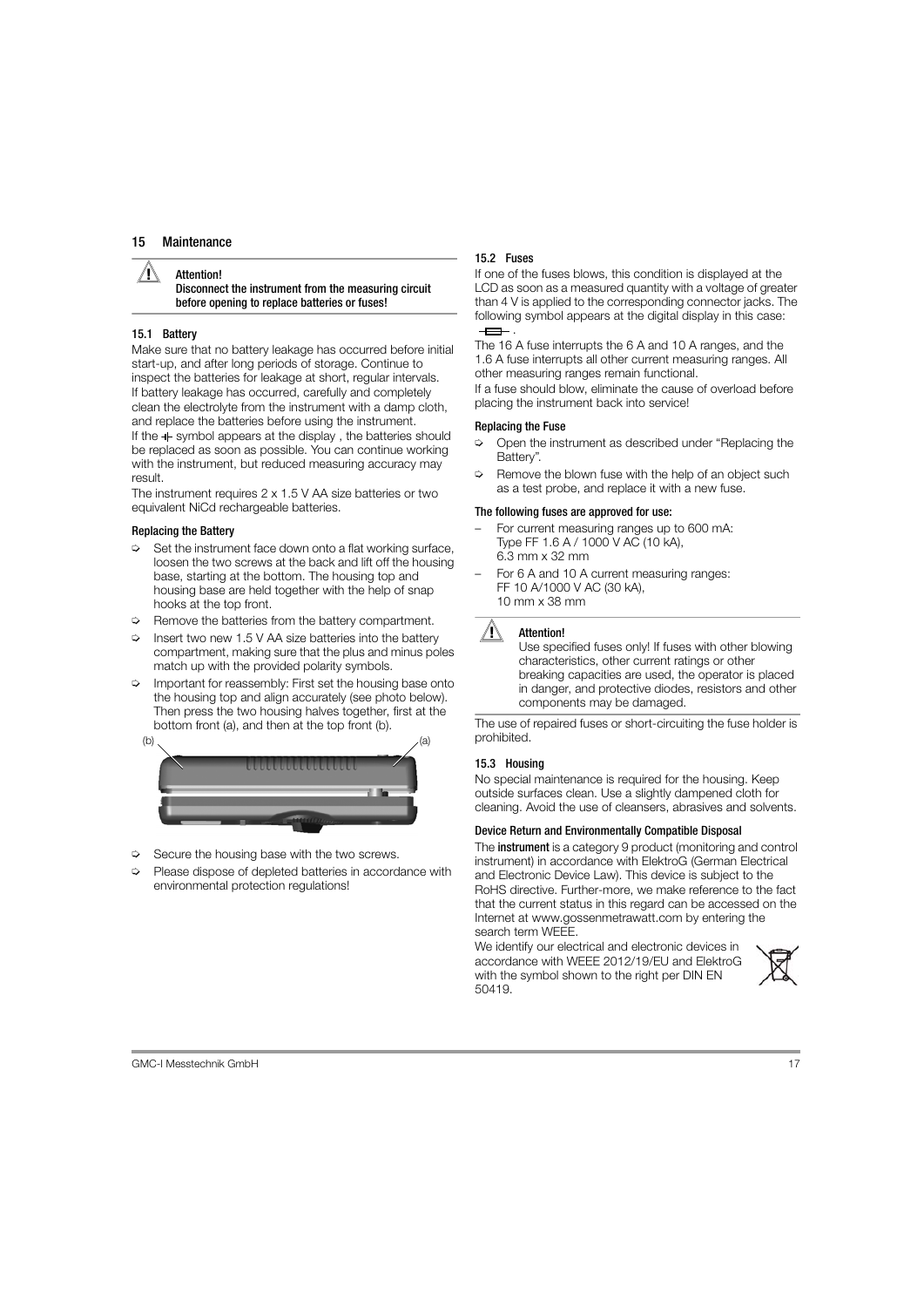These devices may not be disposed of with the trash. Please contact our service department regarding the return of old devices.

If you use **batteries** or **rechargeable batteries** in your instrument or accessories which no longer function properly, they must be duly disposed of in compliance with the applicable national regulations.

Batteries or rechargeable batteries may contain harmful substances or heavy metal such as lead (PB), cadmium (CD) or mercury (Hg).

They symbol shown to the right indicates that batteries or rechargeable batteries may not be disposed of with the trash, but must be delivered to collection points specially provided for this purpose. Pb Cd Hg



or

# <span id="page-17-0"></span>16 Recalibration

The respective measuring task and the stress to which your measuring instrument is subjected affect the ageing of the components and may result in deviations from the guaranteed accuracy.

If high measuring accuracy is required and the instrument is frequently used in field applications, combined with transport stress and great temperature fluctuations, we recommend a relatively short calibration interval of 1 year. If your measuring instrument is mainly used in the laboratory and indoors without being exposed to any major climatic or mechanical stress, a calibration interval of 2-3 years is usually sufficient.

During recalibration\* in an accredited calibration laboratory (DIN EN ISO/IEC 17025) the deviations of your instrument in relation to traceable standards are measured and documented. The deviations determined in the process are used for correction of the readings during subsequent application.

We are pleased to perform DAkkS or factory calibrations for you in our calibration laboratory. Please visit our website at www.gossenmetrawatt.com  $\rightarrow$  Company  $\rightarrow$  DAkkS Calibration Center or  $\rightarrow$  FAQs  $\rightarrow$  Calibration questions and answers).

By having your measuring instrument calibrated regularly, you fulfill the requirements of a quality management system per DIN EN ISO 9001.

# <span id="page-17-1"></span>17 Accessories

# <span id="page-17-2"></span>17.1 General

The extensive accessories available for our measuring instruments are checked for compliance with currently valid safety regulations at regular intervals, and are expanded as required for new applications. Currently up-to-date accessories which are suitable for your measuring instrument are listed at the following web address along with photo, order number, description and, depending upon the scope of the respective accessory, data sheet and operating instructions: www.gossenmetrawatt.de

 $(Products \rightarrow Measuring Technology - Portable \rightarrow Multimeter$ Accessories )

 $(Products \rightarrow Measuring Technology - Portable \rightarrow Digital$ Multimeters  $\rightarrow$  METRA HIT  $\ldots \rightarrow$  Accessories).

# <span id="page-17-3"></span>17.2 Technical Data for Measurement Cables (included: KS17-2 safety cable set)

# Electrical Safety

| <b>Maximum Rated Voltage</b> | 600 V         | 1000V   | 1000V  |
|------------------------------|---------------|---------|--------|
| <b>Measuring Category</b>    | <b>CAT IV</b> | CAT III | CAT II |
| <b>Maximum Rated Current</b> | 1 A           | 1 A     | 16 A   |
| with safety cap applied      |               |         |        |
| without safety cap applied   |               |         |        |

# Ambient Conditions (EN 61010-031)

| Temperature       | $-20 °C  + 50 °C$ |
|-------------------|-------------------|
| Relative humidity | max. 80%          |
| Pollution degree  | 2                 |

# Application KS17-2



# Attention!

#### Please observe the maximum values of the electrical safety of the device.

In conformity with standard DIN EN 61010-031, measurements in an environment according to measuring category III and IV may only be performed with the safety cap applied to the test probe of the measurement cable.

For establishing contact in 4 mm jacks you have to remove the safety cap by levering out the snap lock of the safety cap with another sharp object (e.g. the second test probe).

Verification of specifications or adjustment services are not part of the calibration. For products from our factory, however, any necessary adjustment is frequently performed and the observance of the relevant specification is confirmed.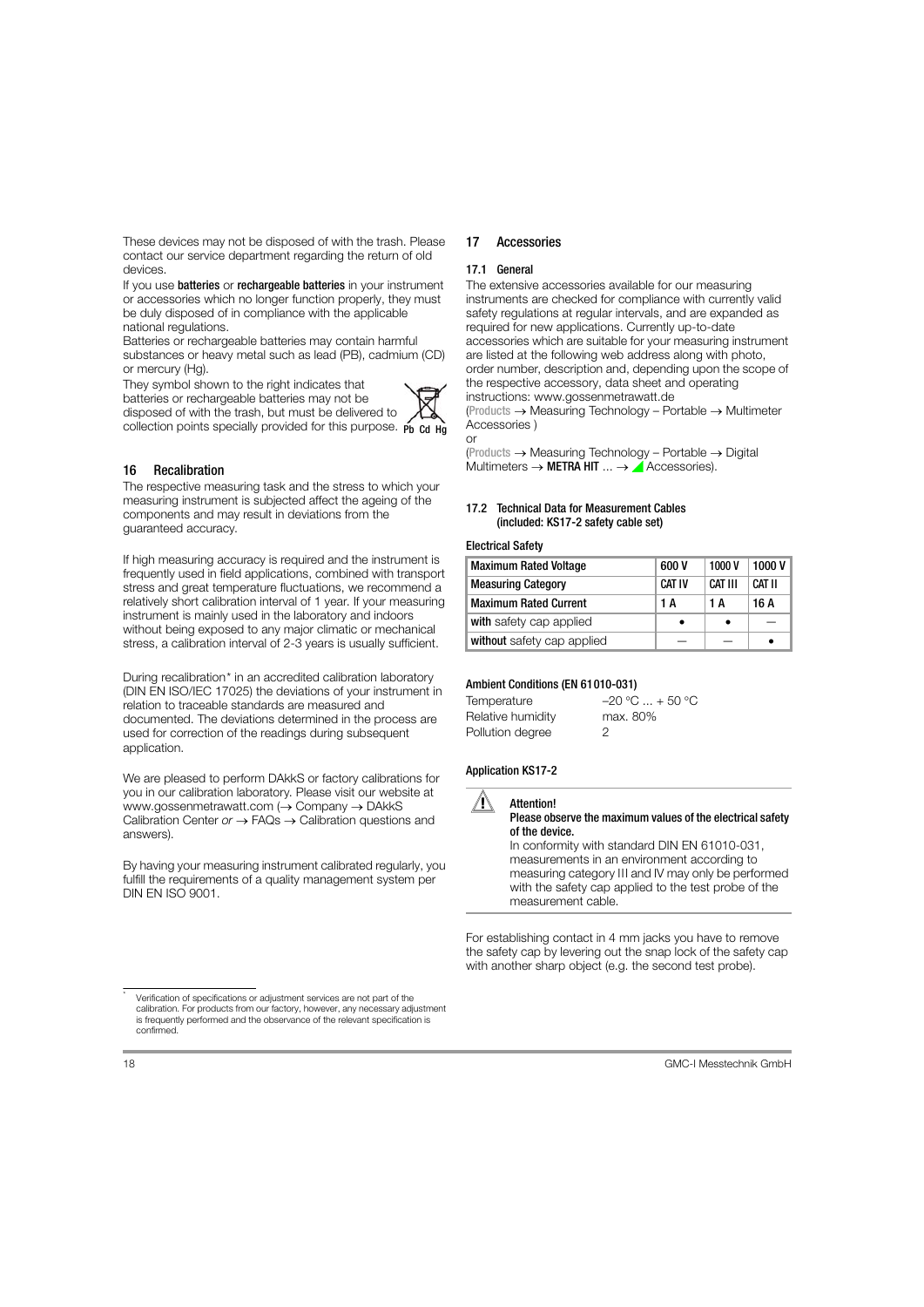# <span id="page-18-0"></span>18 Repair and Replacement Parts Service, Calibration Center\* and Rental Instrument Service

If required please contact:

GMC-I Service GmbH Service Center Thomas-Mann-Str. 20 90471 Nürnberg • Germany Phone +49 911 817718-0 Fax +49 911 817718-253 E-Mail service@gossenmetrawatt.com www.gmci-service.com

This address is only valid in Germany.

Please contact our representatives or subsidiaries for service in other countries.

#### DAkkS Calibration Laboratory for Electrical Quantities D-K-15080-01-01 accredited per DIN EN ISO/IEC 17025

Accredited quantities: direct voltage, direct current value, direct current resistance, alternating voltage, alternating current value, alternating current active power, alternating current apparent power, DC power, capacitance, frequency, temperature

# Competent Partner

GMC-I Messtechnik GmbH is certified in accordance with DIN EN ISO 9001.

Our DAkkS calibration laboratory is accredited by the Deutsche Akkreditierungsstelle GmbH (National accreditation body for the Federal Republic of Germany) in accordance with DIN EN ISO/IEC 17025 under registration number D-K-15080-01-01.

We offer a complete range of expertise in the field of metrology: from test reports and factory calibration certificates, right on up to DAkkS calibration certificates.

Our spectrum of offerings is rounded out with free test equipment management.

An on-site DAkkS calibration station is part of our service department. If errors are discovered during calibration, our specialized personnel are capable of completing repairs using original replacement parts.

As a full service calibration lab, we can calibrate instruments from other manufacturers as well.

# DAkkS Calibration Certificate Reprints (upon request)

If you order a DAkkS calibration certificate reprint for your instrument, please provide us with the reference numbers indicated in the upper and lower most fields of the calibration seal. We do not need the instrument's serial number.

# <span id="page-18-1"></span>19 Manufacturer's Guarantee

All METRAHIT digital multimeters and calibration instruments are guaranteed for a period of 3 years after shipment. The manufacturer's guarantee covers materials and workmanship. Damages resulting from use for any other than the intended purpose or operating errors, as well as any and all consequential damages, are excluded.

The calibration certificate confirms that the product conformed to the specified technical data at the time of calibration. We guarantee the observance of the specified technical data within the admissible tolerance limits for a period of 12 months from delivery.

# <span id="page-18-2"></span>20 Product Support

If required please contact:

GMC-I Messtechnik GmbH Hotline Produktsupport<br>Phone +49.911 Phone +49 911 8602-0 Fax +49 911 8602 709<br>F-Mail support@gossenme support@gossenmetrawatt.com